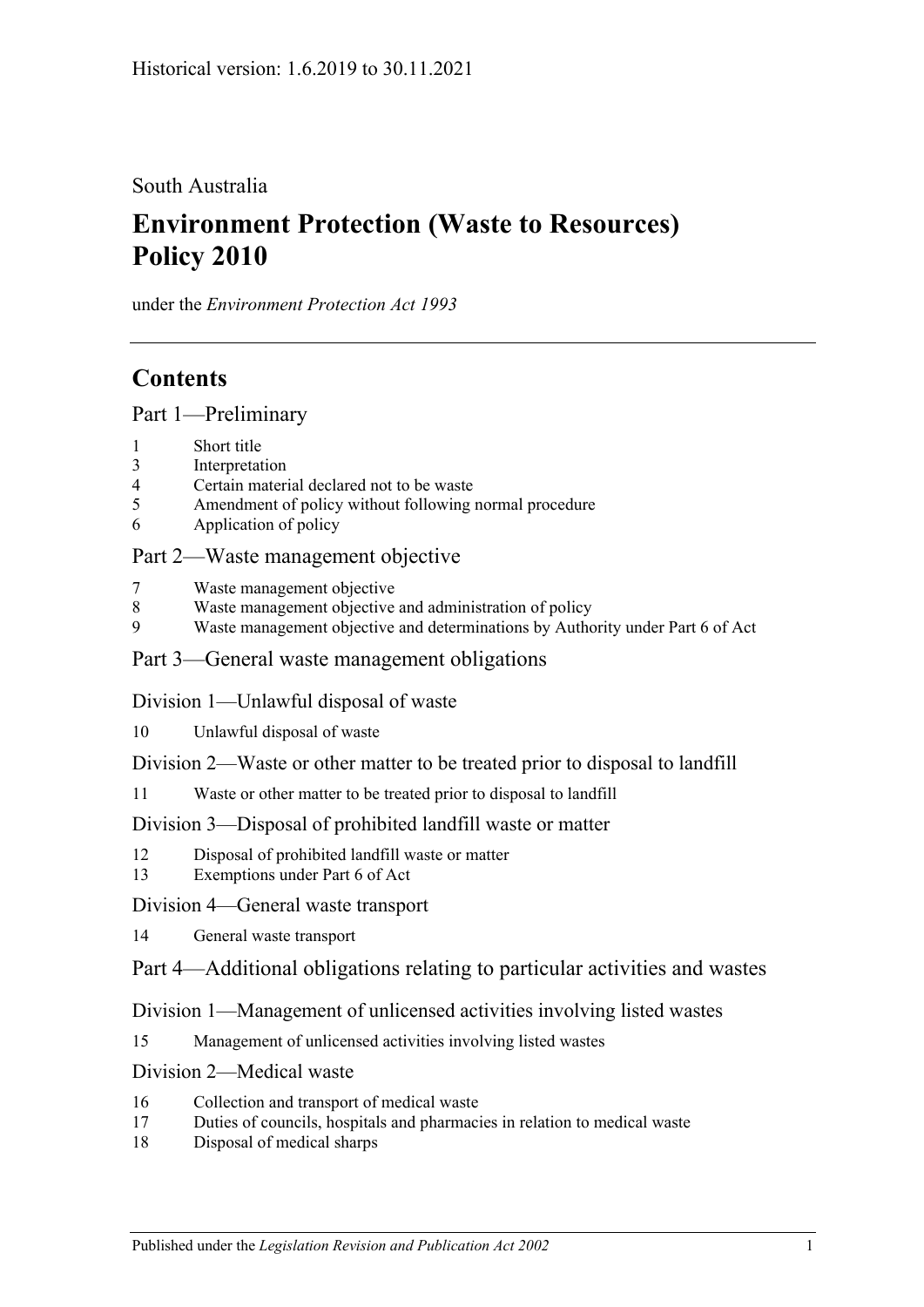[Division 3—Management of other particular wastes](#page-14-0)

19 [Matters to be taken into account by Authority under Part 6 of Act in relation to HCBs,](#page-14-1)  [OCPs and PCBs](#page-14-1)

[Part 5—Waste management codes of practice and general environmental duty](#page-15-0)

20 [Waste management codes of practice and general environmental duty](#page-15-1)

[Part 6—Design, construction and operational standards for depots, facilities](#page-15-2)  [or works](#page-15-2)

- 21 [Matters to be taken into account by Authority in relation to landfill depots](#page-15-3)
- 22 Matters to be taken into account by Authority in relation to material recovery facilities and [beverage container collection depots and super collectors](#page-16-0)
- 23 [Matters to be taken into account by Authority in relation to transfer stations](#page-16-1)

[Schedule 1—Waste to which policy does not apply](#page-16-2)

[Schedule 2—Specified areas for clause](#page-16-3) 11

[Schedule 3—Waste and other matter excluded from application of clause](#page-17-0) 11

[Schedule 4—Prohibited landfill waste or matter](#page-17-1)

[Schedule 5—Waste management codes of practice and general environmental](#page-20-0)  [duty](#page-20-0)

[Legislative history](#page-21-0)

# <span id="page-1-0"></span>30B**Part 1—Preliminary**

## <span id="page-1-1"></span>0B**1—Short title**

This policy may be cited as the *[Environment Protection \(Waste to Resources\)](http://www.legislation.sa.gov.au/index.aspx?action=legref&type=subordleg&legtitle=Environment%20Protection%20(Waste%20to%20Resources)%20Policy%202010)  [Policy](http://www.legislation.sa.gov.au/index.aspx?action=legref&type=subordleg&legtitle=Environment%20Protection%20(Waste%20to%20Resources)%20Policy%202010) 2010*.

## <span id="page-1-3"></span><span id="page-1-2"></span>1B**3—Interpretation**

(1) In this policy, unless the contrary intention appears—

*Act* means the *[Environment Protection Act](http://www.legislation.sa.gov.au/index.aspx?action=legref&type=act&legtitle=Environment%20Protection%20Act%201993) 1993*;

*ANZECC* means the Australian and New Zealand Environment and Conservation Council;

*appropriate licensed material recovery facility, waste reprocessing facility or composting works* in relation to waste or other matter, means a material recovery facility, waste reprocessing facility or composting works licensed for the reception, storage, or treatment of waste or matter of that kind;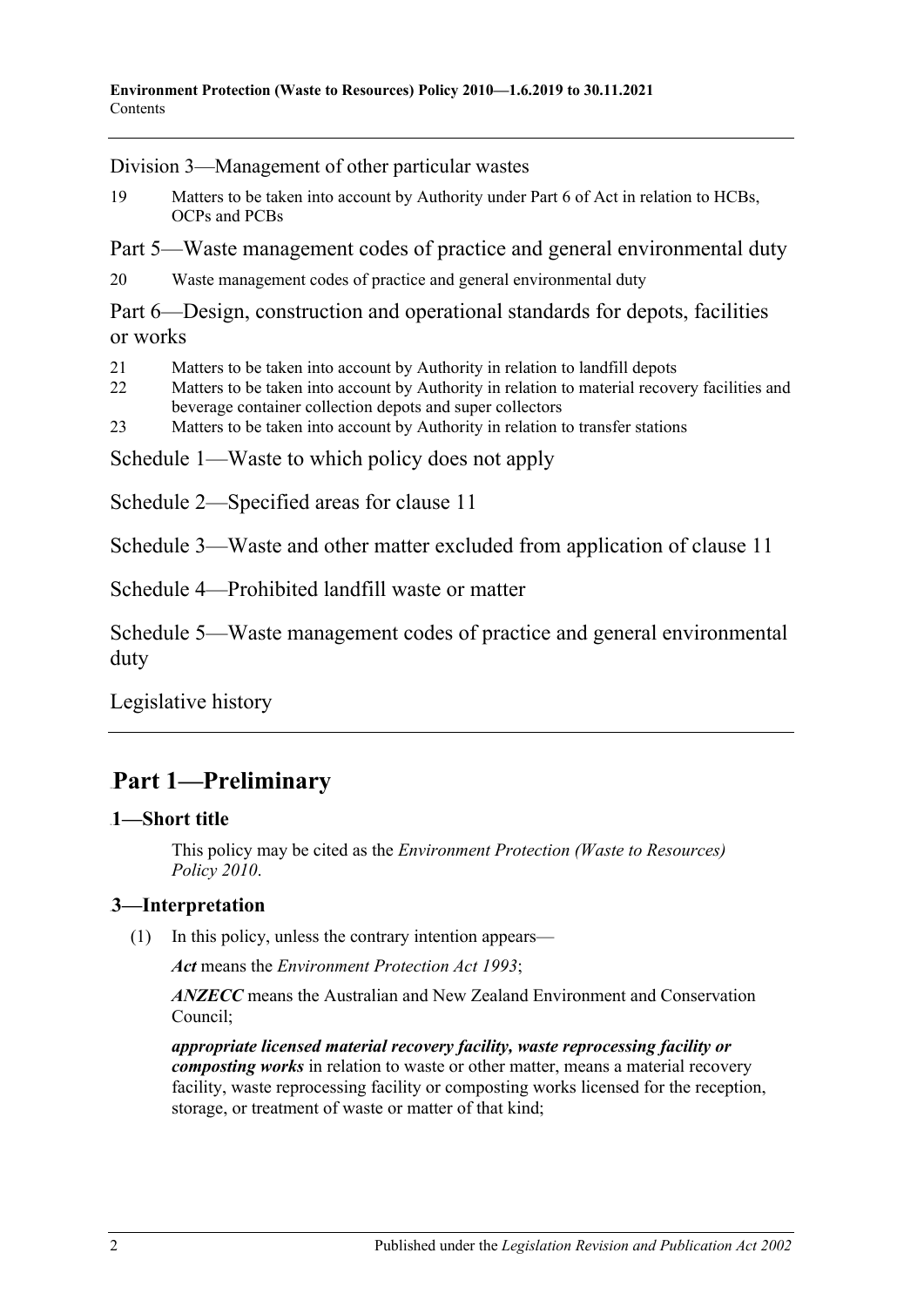*appropriate licensed or approved depot* in relation to waste or other matter, means—

- (a) a depot, facility or works (referred to in the Act Schedule 1 Part A clause 3) licensed for the reception, storage, treatment or disposal of waste or matter of that kind; or
- (b) a depot that the Authority has determined may be conducted for the reception, storage, treatment or disposal of waste or matter of that kind without the requirement for an environmental authorisation under Part 6 of the Act;

*composting works* means a depot, facility or works for the treatment of organic waste or matter for the production of compost, and includes composting works within the meaning of the Act Schedule 1 Part A clause 3(2)(a);

*dispose*, of waste or other matter, includes deposit the waste or matter and cause or allow the waste or matter to be disposed of or deposited;

*domestic waste* means waste produced in the course of a domestic activity;

*hazardous waste* means listed waste having a characteristic described in schedule A list 2 of the *National Environment Protection (Movement of controlled waste between States and Territories) Measure*, as amended from time to time;

*HCBs* means Hexachlorobenzenes;

*landfill depot* means a depot, facility or works for the disposal of waste to land;

*licence condition* means a condition of a licence under Part 6 of the Act;

*licensed* means subject to a licence under Part 6 of the Act;

*liquid waste* means waste classified as liquid waste in accordance with the assessment process set out in the guideline *Liquid waste classification test*, re-issued by the Authority in September 2003;

*listed waste* means a substance or thing specified in the Act Schedule 1 Part B;

*material recovery facility* means a depot, facility or works for the preliminary treatment of waste or other matter for resource recovery;

*medical sharps* has the same meaning as in the Act Schedule 1 Part AA;

*medical waste* has the same meaning as in the Act Schedule 1 Part AA;

*Metropolitan Adelaide* has the same meaning as in the *[Development Act](http://www.legislation.sa.gov.au/index.aspx?action=legref&type=act&legtitle=Development%20Act%201993) 1993*;

*metropolitan council* means a council whose area is wholly or partly within Metropolitan Adelaide;

*OCPs* means Organochlorine pesticides;

<span id="page-2-0"></span>*oil* means—

- (a) petroleum based oils including lubricant base oils, prepared lubricant additives containing carrier oils, lubricants for engines, gear sets, pumps and bearings, greases, hydraulic fluids, brake fluids, transmission oils, and transformer and heat transfer oils; or
- (b) synthetic equivalents of the substances referred to in [paragraph](#page-2-0) (a); or
- (c) cooking oil other than cooking oil used in the course of a domestic activity;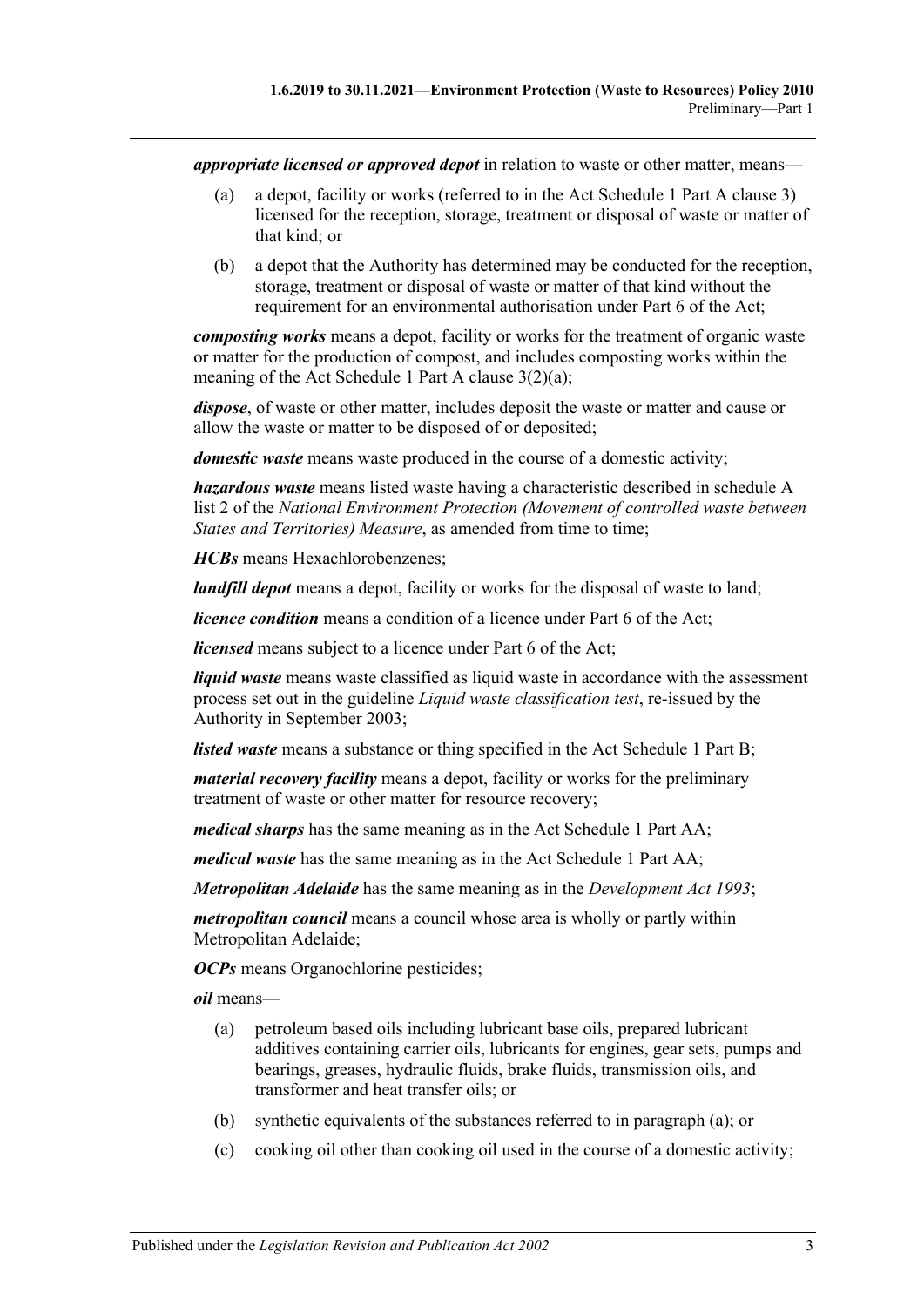*operator* of a depot, facility or works that is licensed means the holder of the licence in respect of the depot, facility or works;

*packaging* includes containers and wrapping;

*PCBs* means Polychlorinated Biphenyls;

*preliminary treatment*, of waste or other matter, has the same meaning as in the Act Schedule 1 Part A clause 3(1);

#### *prescribed activity* means—

- (a) medical practice other than—
	- (i) the practice of pathology; or
	- (ii) medical practice at a hospital; or
- (b) dental practice other than at a hospital; or
- (c) nursing practice other than at a hospital; or
- (d) operating a nursing home; or
- (e) veterinary practice; or
- (f) operating a hospital with a capacity of less than 40 beds; or
- (g) operating an immunisation clinic;

*prescribed container* means a container—

- (a) that is impervious to moisture and leak-proof or, in the case of containers storing only discarded medical sharps or any other sharp article, leak resistant; and
- (b) that will not rip, tear or burst under normal conditions of handling; and
- (c) on which is displayed a label that complies with the labelling requirements of the *Industry Code of Practice for the Management of Clinical and Related Wastes 2007*, 5th edition, prepared by the Australian and New Zealand Clinical Waste Management Industry Group, as amended from time to time; and
- (d) that, in the case of a container for waste consisting of medical sharps, complies with the requirements of AS 4031-1992 *Non-reusable containers for the collection of sharp medical items used in health care areas*, as amended from time to time, AS 4261:1994 *Reusable containers for the collection of sharp items used in human and animal applications*, as amended from time to time, AS 4939-2001 *Non-reusable personal use containers for the collection and disposal of hypodermic needles and syringes*, as amended from time to time, or British Standard 7320:1990 *Specification for sharps containers*, as amended from time to time, as the case requires;

*prohibited landfill waste or matter*, for an area, means waste or matter of a kind declared in [Schedule 4](#page-17-1) to be prohibited landfill waste or matter for that area;

*sinkhole* means a surface depression caused by a collapse of soil or overlying formation above fractured or cavernous bedrock;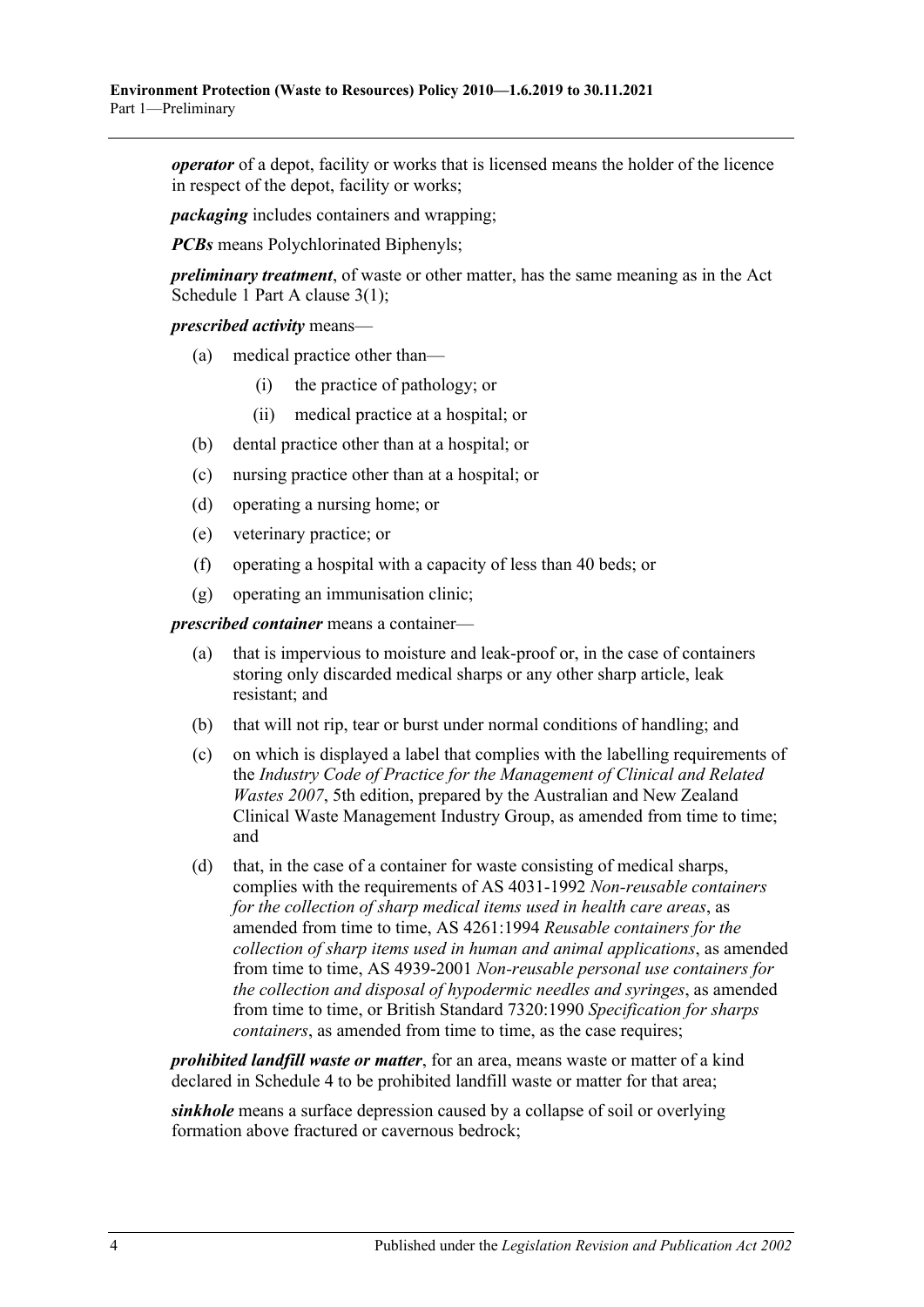*transfer station* means a depot, facility or works for the reception and aggregation of waste streams prior to their transport to some other depot, facility or works or place for further sorting, resource recovery or disposal;

*waste management* includes resource recovery operations;

*waste management objective*—see [clause](#page-6-2) 7;

*waste recovery facility* has the same meaning as in the Act Schedule 1 Part A clause  $3(1)$ ;

*waste reprocessing facility* means a depot, facility or works of a kind specified in the Act Schedule 1 Part A clause 3(2) other than composting works;

*waste transporter* means a person who collects or transports waste or other matter for fee or reward;

*wastewater* has the same meaning as in the Act Schedule 1 Part AA.

(5) In this policy, the expression *mandatory provision* followed by a statement as to the category of an offence signifies that contravention of the provision at whose foot the expression appears will be an offence of the stated category for the purposes of Part 5 of the Act.

**Note—**

Unless the contrary intention appears, terms used in this policy that are defined in the Act have the respective meanings assigned to those terms by the Act.

#### <span id="page-4-0"></span>2B**4—Certain material declared not to be waste**

For the purposes of section 4(2)(b) of the Act, waste or other matter is declared not to be waste if—

- (a) it constitutes a material that meets specifications or standards published from time to time on a website determined by the Minister or approved in writing by the Authority; or
- (b) in the absence of such a specification or standard—it constitutes a material that is ready and intended for imminent use without the need for further treatment to prevent any environmental harm that might result from such use.

#### <span id="page-4-2"></span><span id="page-4-1"></span>3B**5—Amendment of policy without following normal procedure**

- (1) The following provisions of this policy may be amended by the Minister by notice in the Gazette under section  $32(1)(c)$  of the Act:
	- (a) [clause](#page-1-3)  $3(1)$ ;
	- (b) [clause](#page-6-8) 10(1);
	- (c) clause  $11(2)$ ;
	- (d) [clause](#page-11-3)  $15(2)$ ;
	- (e) [clause](#page-14-2) 18(3);
	- (f) [Part 4 Division 3;](#page-14-0)
	- $(g)$  [Part 6;](#page-15-2)
	- (h) [Schedule 1;](#page-16-2)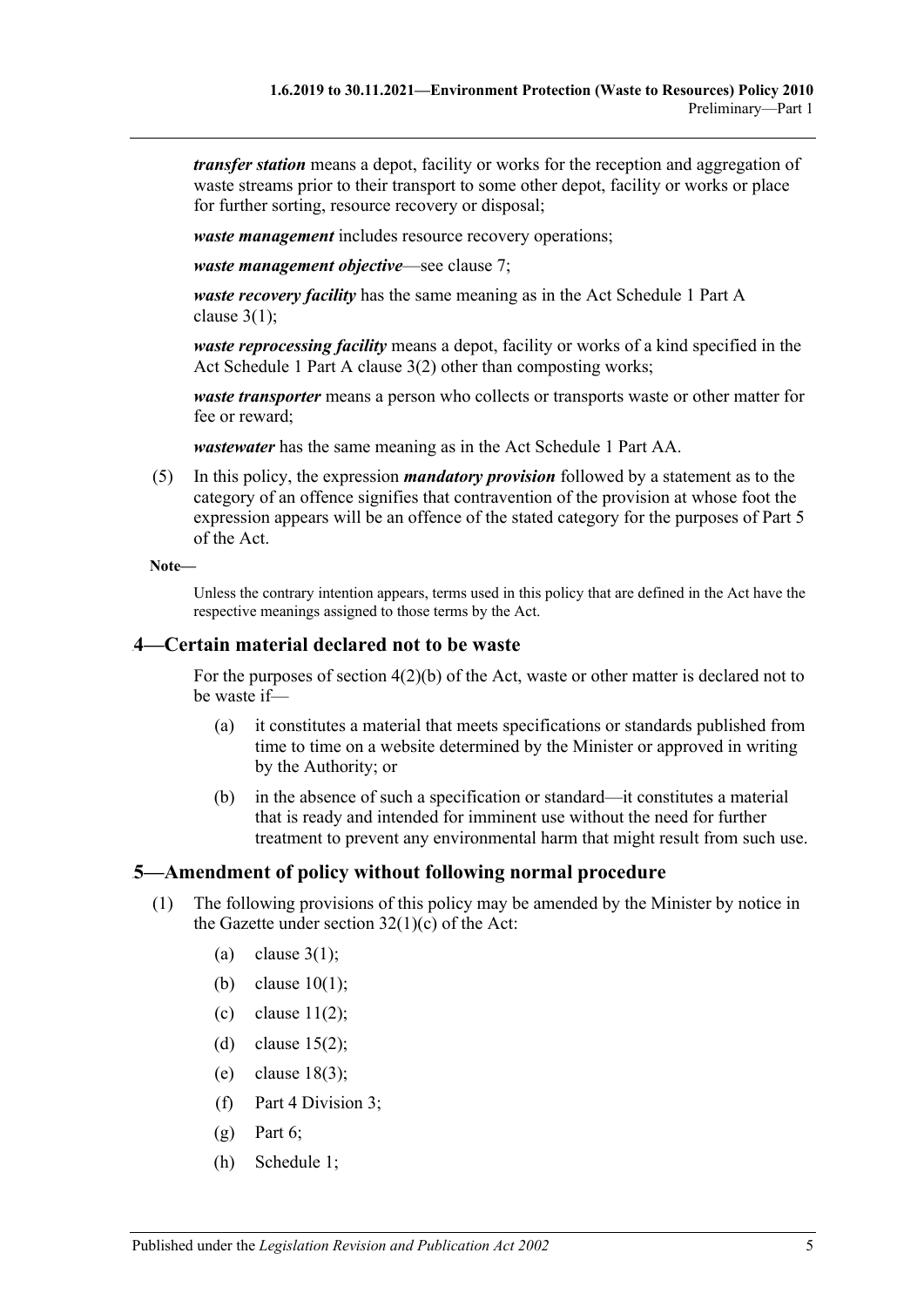- (i) [Schedule 2;](#page-16-3)
- (j) Schedule 3;
- (k) [Schedule 4;](#page-17-1)
- (l) [Schedule 5.](#page-20-0)
- <span id="page-5-0"></span>(2) The following kinds of changes may be made to a provision by amendment under [subclause](#page-4-2) (1):
	- (a) in the case of [clause](#page-1-3)  $3(1)$ —a change that is consequential on a change to some other provision;
	- (b) in the case of [clause](#page-11-3)  $10(1)$  and clause  $15(2)$ —the addition of a further exception;
	- (c) in the case of [clause](#page-14-2)  $11(2)$  and clause  $18(3)$ —the substitution of a later date;
	- (d) in the case of any provision, but subject to [paragraphs](#page-5-0) (b) and [\(c\)—](#page-5-1)the revocation or substitution of the provision wholly or in part, the variation of the text of the provision or the insertion of material into the provision.
- <span id="page-5-1"></span>(3) The Authority must not make a recommendation to the Minister for amendment of any of the provisions referred to in [subclause](#page-4-2) (1) unless—
	- (a) the proposal for the amendment has been reduced to writing, clearly setting out the purpose and the likely economic, business, social and environmental impacts of and reasons for the proposed amendment; and
	- (b) there has been consultation with relevant government agencies and relevant organisations, prescribed bodies and industries and the community likely to be affected by the proposed amendment; and
	- (c) the views expressed by those consulted have been considered by the Authority and communicated to the Minister.
- (4) The Authority must not make a recommendation to the Minister for amendment of [Schedule 4](#page-17-1) to declare a kind of waste or matter to be prohibited landfill waste or matter for an area unless, before doing so, the Authority has considered the waste management objective and each of the following to the extent they are relevant:
	- (a) whether the disposal of waste or matter of that kind to landfill in that area (or anywhere) presents an unacceptable risk to the health and safety of any person or the environment;
	- (b) whether processes, technologies or systems exist that enable resource recovery in relation to waste or matter of that kind;
	- (c) whether there are existing or developing markets to enable resource recovery in relation to waste or matter of that kind;
	- (d) whether it is reasonable or practicable, having regard to the location and availability of depots, facilities or works or processes, technologies or systems, to implement resource recovery in relation to waste or matter of that kind produced in that area;
	- (e) whether it is reasonable and practicable for new processes, technologies or systems to be put in place to enable resource recovery in relation to waste or matter of that kind produced in that area;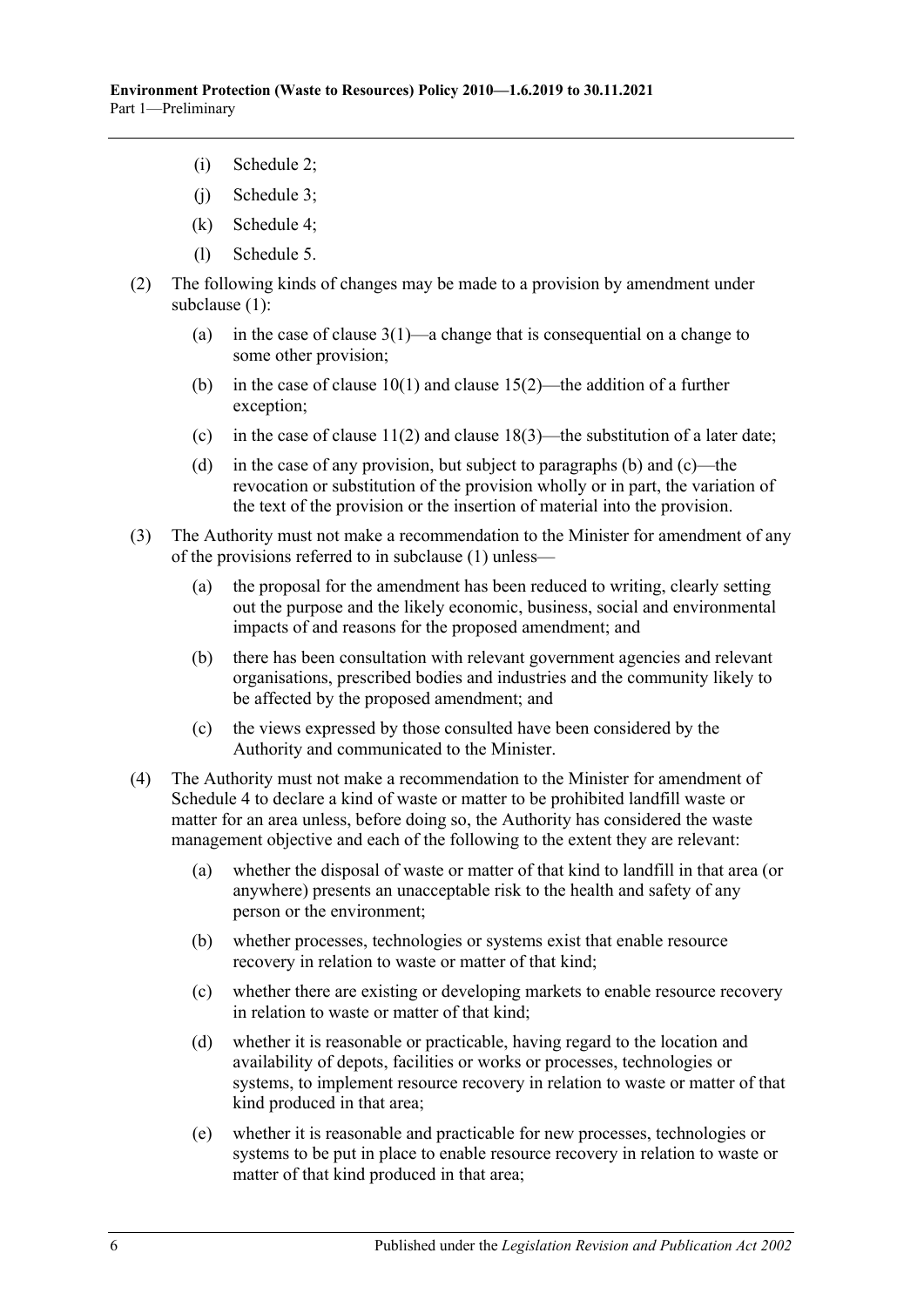(f) whether there are programs in place in the State or elsewhere in Australia that reduce the need for the disposal of waste or matter of that kind to landfill.

## <span id="page-6-0"></span>4B**6—Application of policy**

Subject to section 7 of the Act, this policy applies to all waste within the meaning of the Act other than waste of a kind specified in [Schedule 1.](#page-16-2)

# <span id="page-6-1"></span>31B**Part 2—Waste management objective**

### <span id="page-6-2"></span>5B**7—Waste management objective**

- (1) The objective of this policy (the *waste management objective*) is to achieve sustainable waste management by applying the waste management hierarchy consistently with the principles of ecologically sustainable development set out in section 10 of the Act.
- (2) In order to meet the waste management objective, waste management in this State should also—
	- (a) promote best practice and accountable waste management, taking into account regional differences within the State; and
	- (b) include effective recording, monitoring and reporting systems with respect to the treatment, transportation and disposal of waste and other matter; and
	- (c) promote environmental responsibility and involvement in waste avoidance, waste minimisation and waste management within the community.

### <span id="page-6-3"></span>6B**8—Waste management objective and administration of policy**

The Authority and other administering agencies must take the waste management objective into account in the administration of this policy.

### <span id="page-6-4"></span>7B**9—Waste management objective and determinations by Authority under Part 6 of Act**

The Authority must take the waste management objective into account—

- (a) in determining matters required to be determined by the Authority under Part 6 of the Act in relation to environmental authorisations or applications for environmental authorisations;
- (b) in determining matters required to be determined by the Authority under Part 6 of the Act in relation to applications for development authorisations referred to the Authority under the *[Development Act](http://www.legislation.sa.gov.au/index.aspx?action=legref&type=act&legtitle=Development%20Act%201993) 1993*.

# <span id="page-6-6"></span><span id="page-6-5"></span>32B**Part 3—General waste management obligations**

## 22B**Division 1—Unlawful disposal of waste**

### <span id="page-6-8"></span><span id="page-6-7"></span>12B**10—Unlawful disposal of waste**

- (1) A person must not dispose of waste except—
	- (a) at an appropriate licensed or approved depot; or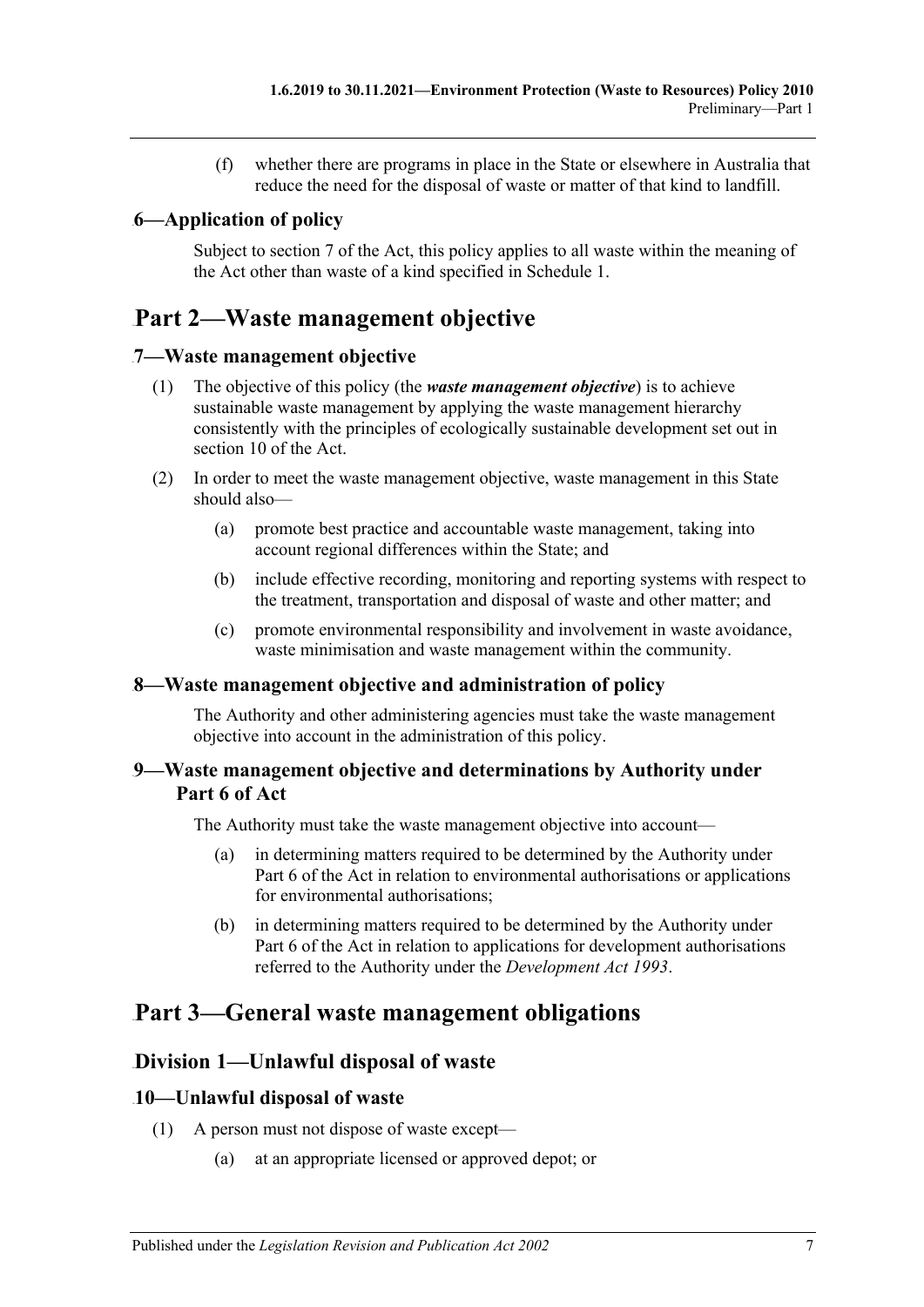- <span id="page-7-1"></span> $(b)$  by—
	- (i) depositing it in a receptacle provided by a council for collection by a kerbside waste collection service; or
	- (ii) placing it for collection as a part of a kerbside waste collection service provided by a council,

where it is the council's policy that waste of that kind may be disposed of by means of that service;

- (c) by depositing it in a safe and secure receptacle for transport, or collection and transport, to an appropriate licensed or approved depot; or
- (d) by incineration if that process is authorised at law; or
- (e) as required or authorised under an environmental authorisation or as otherwise required or authorised by the Authority; or
- <span id="page-7-2"></span>(f) subject to [subclause](#page-7-0) (3), to land owned or occupied by the person, or to land with the permission of the owner or occupier of the land (recognising that nothing in this provision can affect environmental, licensing or other requirements under the Act).

Mandatory provision:

- (a) Category A offence if the waste—
	- (i) is listed waste; or
	- (ii) is disposed of to land where the total costs and expenses that would reasonably be incurred to clean up the waste and transport it to and dispose of it at an appropriate licensed or approved depot would exceed \$50 000; or
	- (iii) is disposed of in a quantity, or total quantity, exceeding 20 kilograms; or
	- (iv) is disposed of in a manner referred to in [subclause](#page-7-0) (3);
- (b) in any other case—Category B offence.
- (2) In order to facilitate the proper management of waste that is to be collected under [subclause](#page-7-1) (1)(b), a metropolitan council must provide a weekly general kerbside waste collection service (other than for recyclable waste or vegetative matter) in respect of residential premises within its area.
- <span id="page-7-0"></span>(3) [Subclause](#page-7-2)  $(1)(f)$  does not apply if the waste is disposed of-
	- (a) in a manner that results in environmental harm affecting water occurring naturally above or under the ground or water introduced to an aquifer or other area under the ground; or
	- (b) in a manner that results in site contamination or an environmental nuisance; or
	- (c) in a sinkhole located in a karst environment; or
	- (d) in a manner that causes or has the potential to cause unstable geotechnical conditions (including landslides, soil erosion or substantial movement of the waste); or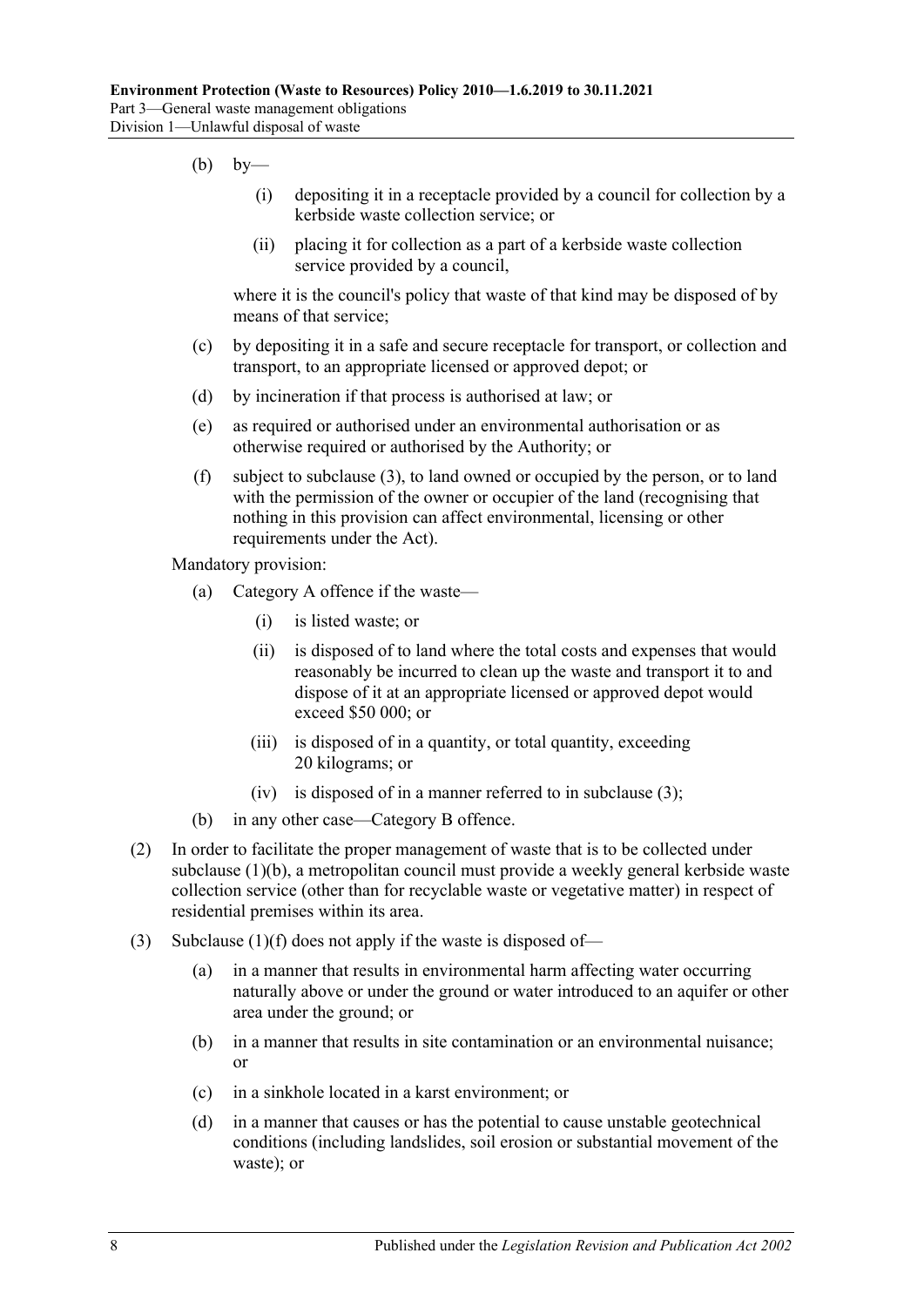- (e) in a manner that causes or has the potential to cause an infestation of vermin, rodents or other pests; or
- (f) in a manner that is or may be a potential fire hazard.
- (4) An owner or occupier of land must not permit another to dispose of waste to the land in a manner referred to in [subclause](#page-7-0) (3).

Mandatory provision: Category A offence.

(5) The result of disposing of waste in contravention of this clause is declared to be environmental harm for the purposes of section 5(1)(b) of the Act.

### <span id="page-8-0"></span>23B**Division 2—Waste or other matter to be treated prior to disposal to landfill**

#### <span id="page-8-1"></span>13B**11—Waste or other matter to be treated prior to disposal to landfill**

- (1) This clause applies to waste or other matter produced in an area specified in [Schedule](#page-16-3) 2 other than waste or matter excluded from the application of this clause by [Schedule](#page-17-0) 3.
- <span id="page-8-2"></span>(2) A person must not dispose of waste or matter to which this clause applies at a landfill depot unless the waste or matter results from, or has been subject to, treatment for resource recovery carried out—
	- (a) at an appropriate licensed material recovery facility, waste reprocessing facility or composting works; or
	- (b) at some other facility that has been approved by the Authority for the purposes of this clause; or
	- (c) in accordance with the waste management hierarchy and to the extent reasonably achievable.

Mandatory provision: Category B offence.

- <span id="page-8-3"></span>(3) The operator of a landfill depot must not receive waste or matter to which this clause applies for disposal at the depot unless the waste or matter results from, or has been subject to, treatment for resource recovery carried out—
	- (a) at an appropriate licensed material recovery facility, waste reprocessing facility or composting works; or
	- (b) at some other facility that has been approved by the Authority for the purposes of this clause; or
	- (c) in accordance with the waste management hierarchy and to the extent reasonably achievable.

Mandatory provision: Category B offence.

- <span id="page-8-4"></span>(4) For the purposes of this clause, waste or other matter received at a landfill depot will be taken to result from, or have been subject to, treatment for resource recovery if it has been received from—
	- (a) an appropriate licensed material recovery facility, waste reprocessing facility or composting works; or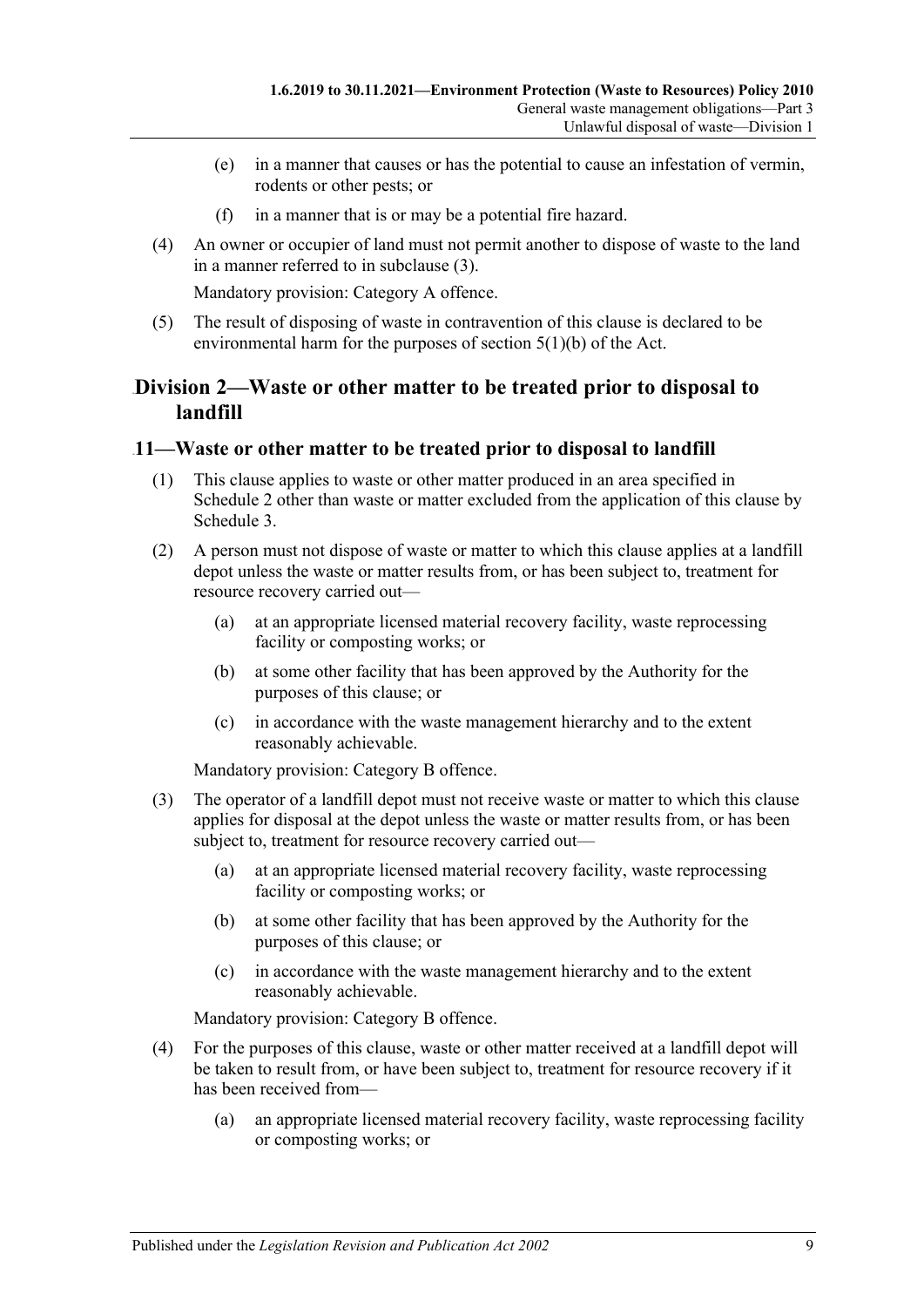- (b) some other facility that has been approved by the Authority for the purposes of this clause.
- <span id="page-9-2"></span>(5) The Authority may
	- (a) grant an approval to a facility for the purposes of [subclauses](#page-8-2)  $(2)$ ,  $(3)$  and  $(4)$ subject to such conditions as the Authority thinks fit (and the Authority may vary those conditions from time to time);
	- (b) revoke such an approval on such grounds as the Authority thinks fit.
- (6) The conditions of an approval may be varied by the addition, substitution or deletion of 1 or more conditions.
- (7) An operator of a landfill depot, material recovery facility, waste reprocessing facility or composting works may, for the purposes of this clause, following the examination of waste or other matter, determine that the waste or matter need not be subject to treatment for resource recovery or further treatment for resource recovery, provided that such determination is made in accordance with—
	- (a) any licence conditions that are expressed to apply for the purposes of this clause; or
	- (b) any conditions that apply under [subclause](#page-9-2) (5); or
	- (c) any guidelines published from time to time by the Authority for the purposes of this clause.

## <span id="page-9-0"></span>24B**Division 3—Disposal of prohibited landfill waste or matter**

### <span id="page-9-1"></span>14B**12—Disposal of prohibited landfill waste or matter**

(1) A person must not dispose of waste or other matter at a landfill depot if the waste or matter was produced in an area for which the waste or matter is prohibited landfill waste or matter.

Mandatory provision: Category B offence.

(2) A person must not dispose of waste or other matter in an area for which the waste or matter is prohibited landfill waste or matter by depositing it in a receptacle for collection or transport for disposal at a landfill depot (whether directly or via a transfer station).

Mandatory provision: Category B offence.

- <span id="page-9-3"></span>(3) The operator of a landfill depot must not receive waste or other matter for disposal at the depot if—
	- (a) the waste or matter was produced in an area for which the waste or matter is prohibited landfill waste or matter; or
	- (b) the depot is situated in an area for which the waste or matter is prohibited landfill waste or matter.

Mandatory provision: Category B offence.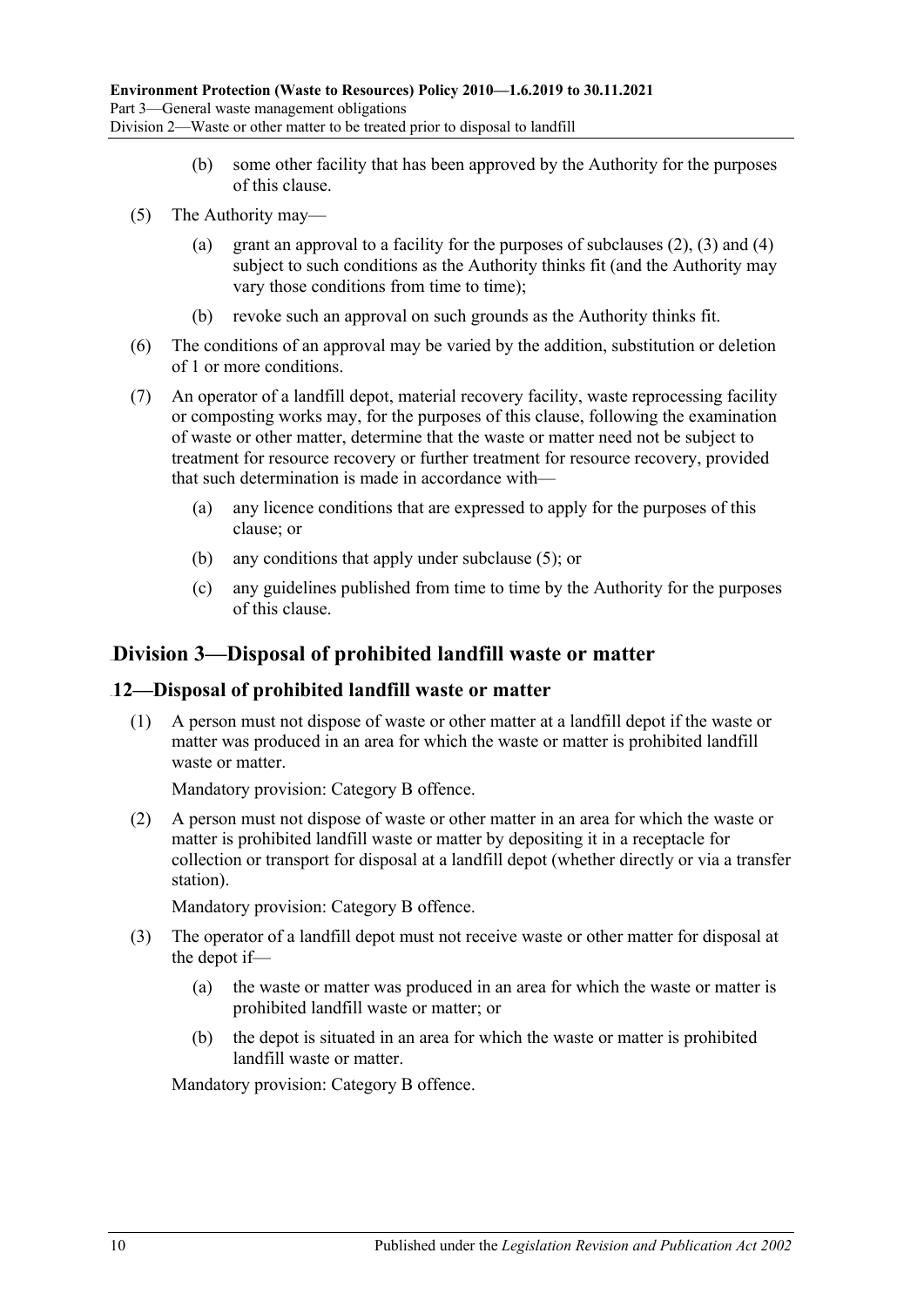- <span id="page-10-3"></span>(4) This clause does not apply to the disposal or receipt of waste or other matter at a landfill depot if—
	- (a) a determination has been made, following examination of the waste or matter, that the waste or matter need not be subject to treatment, or further treatment, for the removal of material that is prohibited landfill waste or matter; and
	- (b) the determination has been made—
		- (i) at an appropriate licensed material recovery facility, waste reprocessing facility or composting works in accordance with any licence conditions that are expressed to apply for the purposes of this clause; or
		- (ii) at some other facility that has been approved by the Authority for the purposes of this clause in accordance with any conditions that apply under this clause; or
		- (iii) in accordance with any guidelines published from time to time by the Authority for the purposes of this clause.
- <span id="page-10-4"></span>(5) For the purposes of [subclause](#page-9-3) (3), prohibited landfill waste or matter received at a landfill depot will be taken to have been the subject of a determination referred to in [subclause](#page-10-3) (4) if it has been received from—
	- (a) an appropriate licensed material recovery facility, waste reprocessing facility or composting works; or
	- (b) some other facility that has been approved by the Authority for the purposes of this clause.
- (6) The Authority may—
	- (a) grant an approval to a facility for the purposes of [subclauses](#page-10-3) (4) and [\(5\)](#page-10-4) subject to such conditions as the Authority thinks fit (and the Authority may vary those conditions from time to time); and
	- (b) revoke such an approval on such grounds as the Authority thinks fit.
- (7) The conditions of an approval may be varied by the addition, substitution or deletion of one or more conditions.

## <span id="page-10-0"></span>15B**13—Exemptions under Part 6 of Act**

Section 39(1) of the Act does not apply to an application for an exemption from clause 12.

## <span id="page-10-1"></span>25B**Division 4—General waste transport**

### <span id="page-10-2"></span>16B**14—General waste transport**

A person who transports waste or other matter on or in a vehicle must—

(a) take all reasonable and practicable steps to cover, contain or secure the waste or matter to ensure that it remains on or in the vehicle throughout the course of transportation; and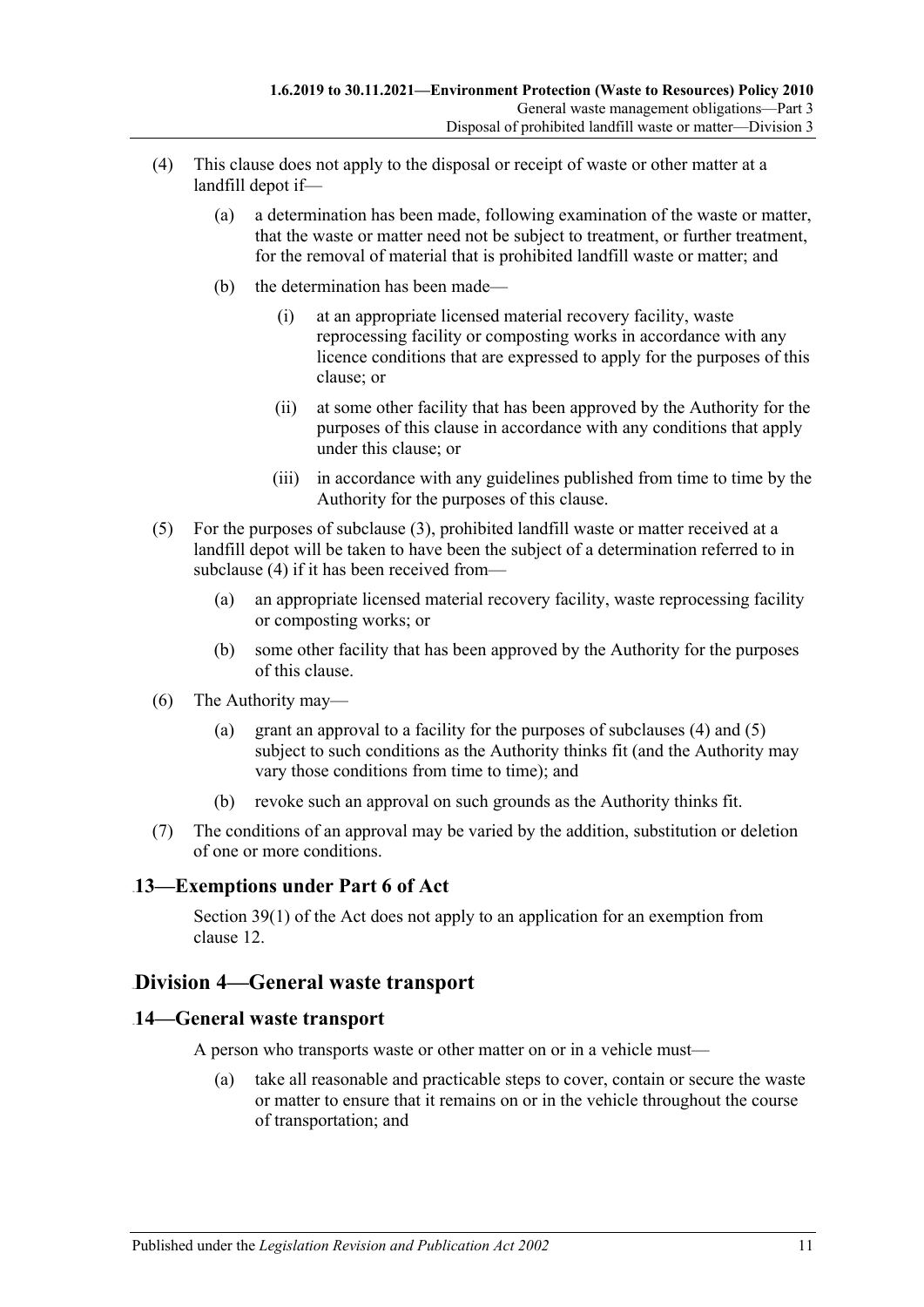- (b) ensure that the vehicle being used to transport the waste or matter is designed and sufficiently well maintained so as to prevent the spillage or leakage of the waste or matter; and
- (c) take all reasonable and practicable steps to prevent spillage or leakage of the waste or matter during its loading and unloading; and
- (d) not cause any danger or potential danger by transporting volatile waste or matter in the passenger compartment or transporting incompatible kinds of waste or matter in the same container, or in close proximity in or on the vehicle; and
- (e) if a waste transporter, have on the vehicle an emergency spill kit of a kind suitable for waste or matter of the kind being transported; and
- (f) comply with all reasonable directions of the operator of a licensed depot at which the waste or matter is received; and
- (g) comply with the provisions of the *Australian Code for the Transport of Dangerous Goods by Road and Rail*, Seventh Edition published by the National Transport Commission, as amended from time to time.

Mandatory provision: Category D offence.

# <span id="page-11-0"></span>33B**Part 4—Additional obligations relating to particular activities and wastes**

## <span id="page-11-1"></span>26B**Division 1—Management of unlicensed activities involving listed wastes**

### <span id="page-11-4"></span><span id="page-11-2"></span>17B**15—Management of unlicensed activities involving listed wastes**

- (1) Subject to [subclause](#page-11-3) (2), a person who is not required to hold a licence in respect of an activity that produces, or involves the storage, handling, treatment or disposal of, listed waste must, if the person engages in that activity—
	- (a) ensure that if the listed waste is removed by a waste transporter, the transporter is a licensed waste transporter authorised to transport waste of that kind; and
	- (b) in disposing of the listed waste, take reasonable steps to ensure that the waste is transported to an appropriate licensed or approved depot.

Mandatory provision: Category B offence.

- <span id="page-11-3"></span>(2) [Subclause](#page-11-4) (1) does not apply—
	- (a) to the disposal of waste if the waste is—
		- (i) deposited in a receptacle provided by a council for collection by a kerbside waste collection service; or
		- (ii) placed for collection as a part of a kerbside waste collection service provided by a council,

and it is the council's policy that waste of that kind may be disposed of by means of that service; or

(b) in respect of medical waste produced in the course of a prescribed activity.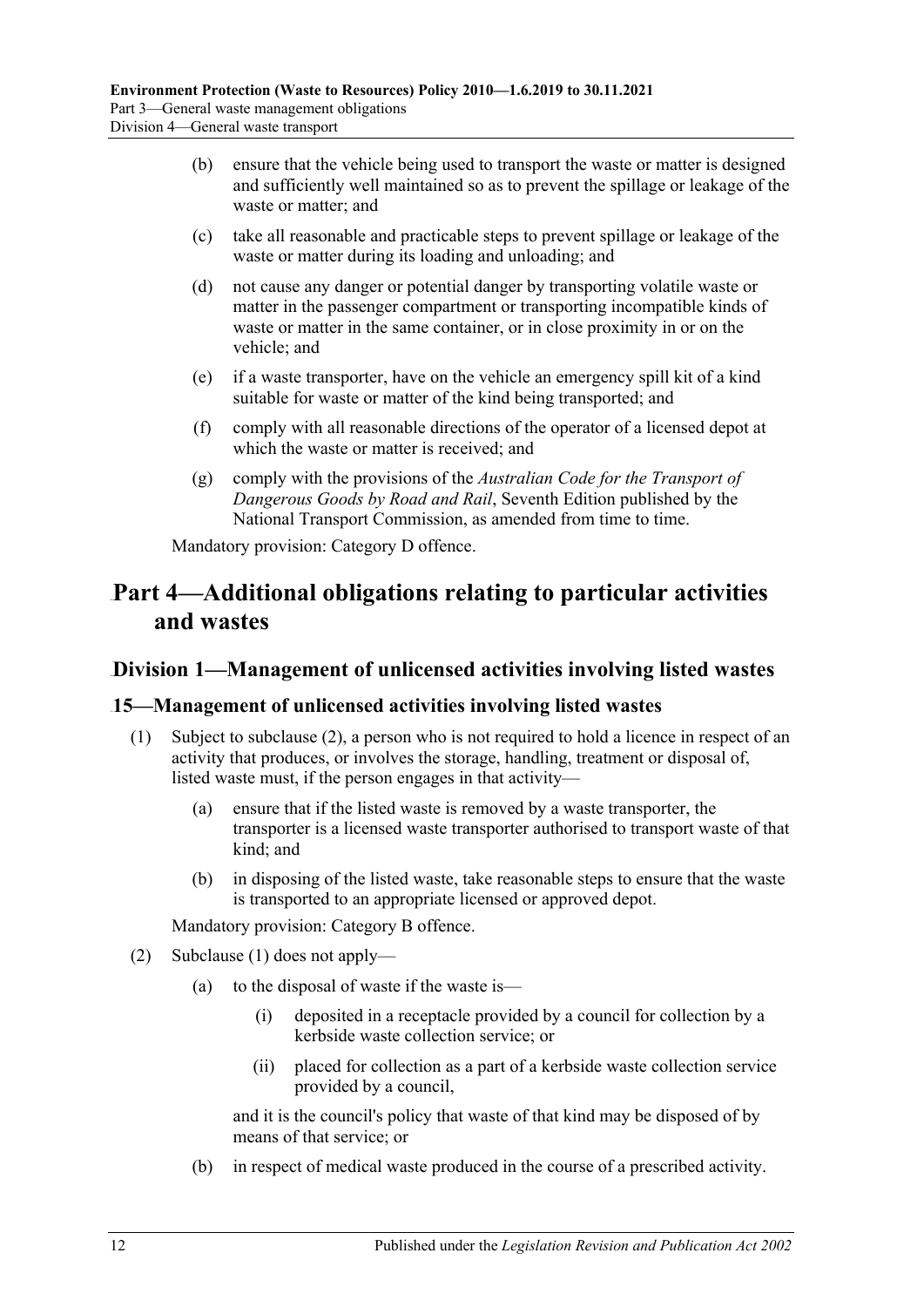## <span id="page-12-0"></span>27B**Division 2—Medical waste**

### <span id="page-12-3"></span><span id="page-12-1"></span>18B**16—Collection and transport of medical waste**

- (1) Medical waste produced in the course of a prescribed activity must, as soon as is reasonably practicable after its production, be placed in a prescribed container and—
	- (a) collected for disposal by—
		- (i) a licensed waste transporter authorised to collect and transport medical waste; or
		- (ii) a council; or
	- (b) transported by a person employed or engaged in the business producing the waste directly to—
		- (i) a licensed depot, facility or works at which medical waste may be received pursuant to the licence; or
		- (ii) a hospital.
- (2) A person who carries on a business involving a prescribed activity must ensure that medical waste produced in the course of the business is placed in a prescribed container and collected or transported in accordance with [subclause](#page-12-3) (1).

Mandatory provision: Category B offence.

### <span id="page-12-2"></span>19B**17—Duties of councils, hospitals and pharmacies in relation to medical waste**

- (1) This clause applies to—
	- (a) a council or hospital that receives and stores medical waste produced in the course of a prescribed activity; and
	- (b) a pharmacy that receives and stores medical waste produced in the course of a domestic activity.
- (2) A council, hospital or pharmacy to which this clause applies must ensure that the following provisions are complied with in relation to any medical waste received by it:
	- (a) if any other waste is mixed with medical waste, the other waste is to be dealt with under this clause in the same way as is required in relation to medical waste;
	- (b) all medical waste must be stored in containers that are—
		- (i) weatherproof; and
		- (ii) shatterproof; and
		- (iii) insect and vermin proof; and
		- (iv) leak proof or, in the case of containers storing only discarded medical sharps or any other sharp articles, leak resistant;
	- (c) all containers for medical waste that are kept for further use must be thoroughly cleaned and disinfected as soon as reasonably practicable after emptying;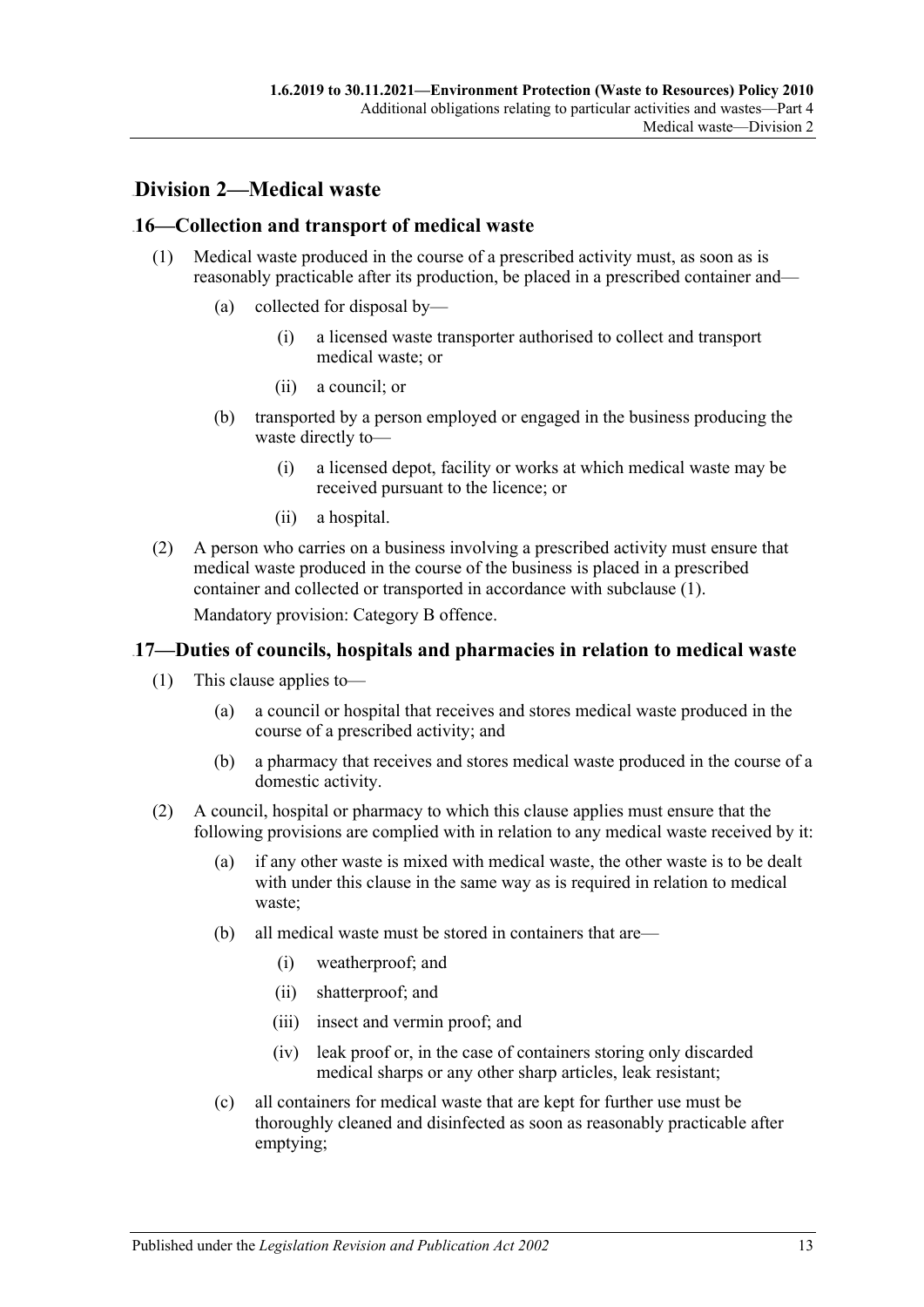- (d) all containers used for the storage or transport of medical waste must be clearly labelled as containing medical waste;
- (e) all containers of medical waste must be stored in a secure location;
- (f) all necessary equipment required to clean and disinfect the area in case of accidental spillage of medical waste must be readily available and accessible;
- (g) discarded medical sharps or any other sharp articles—
	- (i) must be contained for disposal in containers that comply with the requirements of AS 4031-1992 *Non-reusable containers for the collection of sharp medical items used in health care areas*, as amended from time to time, AS 4261:1994 *Reusable containers for the collection of sharp items used in human and animal applications*, as amended from time to time, AS 4939-2001 *Non-reusable personal use containers for the collection and disposal of hypodermic needles and syringes*, as amended from time to time, or British Standard 7320:1990 *Specification for sharps containers*, as amended from time to time, as the case requires; and
	- (ii) must not be subject to compaction by a compacting device nor placed for storage or transport in a portable or mobile compactor;
- (h) medical waste must be disposed of as soon as reasonably practicable;
- (i) all medical waste must be—
	- (i) disposed of by incineration; or
	- (ii) disposed of by such other method of treatment or disposal as is approved by the Authority and subject to such conditions as the Authority thinks fit; or
	- (iii) collected for disposal by—
		- (A) a licensed waste transporter authorised to collect and transport medical waste; or
		- (B) a council;
- (j) before the collection of medical waste for disposal, the transporter must be advised of the nature of the waste, hazards associated with the waste and any precautions that need to be taken during the collection, transport or disposal of the medical waste;
- (k) the transporter must be given such assistance as is required to ensure that loading operations are carried out in such a way as to prevent spillage of any medical waste.

Mandatory provision: Category B offence.

### <span id="page-13-0"></span>20B**18—Disposal of medical sharps**

- (1) A person must not dispose of medical sharps by—
	- (a) depositing medical sharps in a receptacle provided by a council for collection by a kerbside waste collection service; or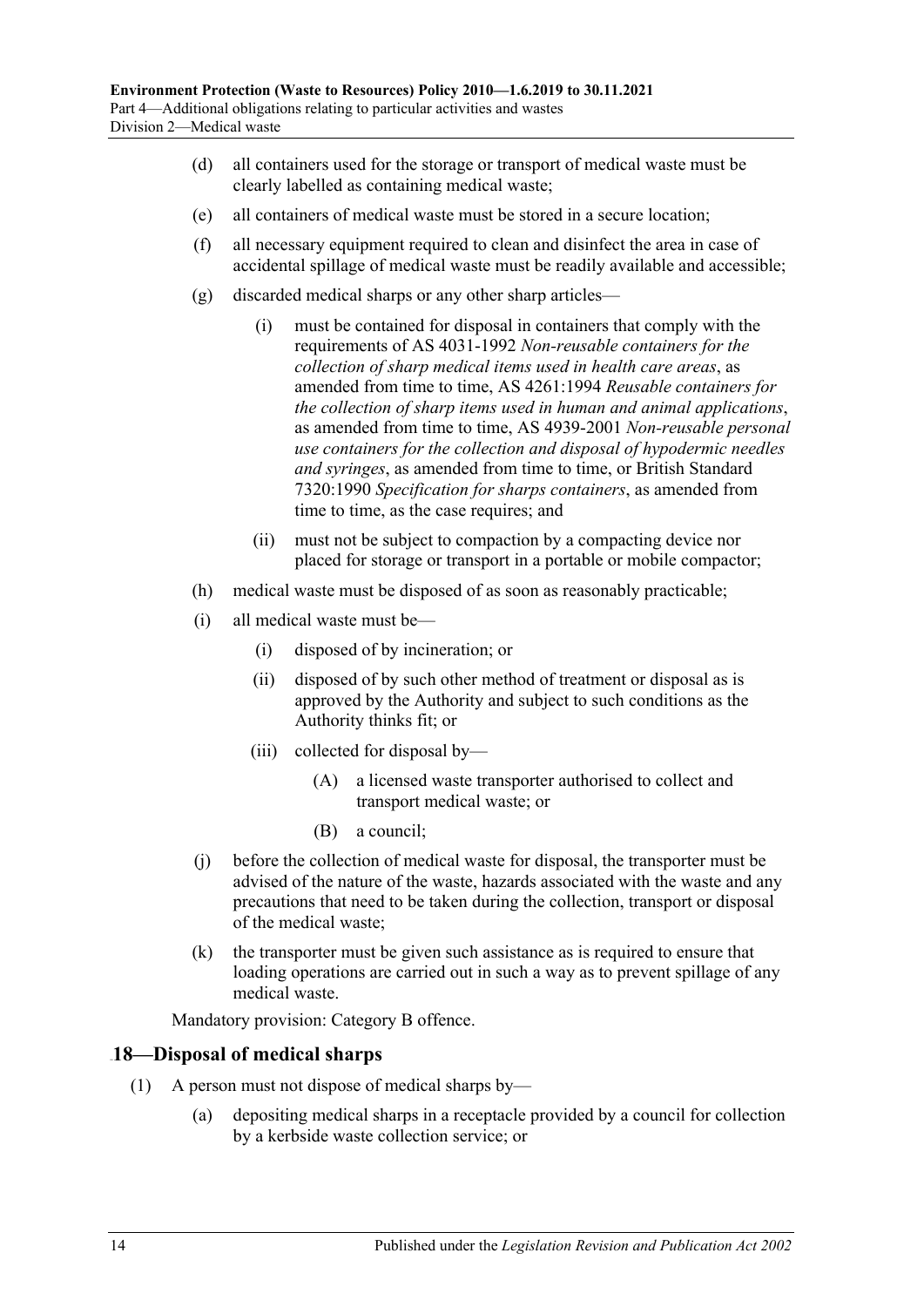(b) placing medical sharps for collection as a part of a kerbside waste collection service provided by a council.

Mandatory provision: Category D offence.

(2) In this clause—

*medical sharp* includes needles, hypodermic needles, syringes with needles or other surgical instruments that have been used in a domestic situation for medical purposes.

<span id="page-14-2"></span>(3) This clause will not apply until the second anniversary of the day fixed by the Governor for this policy to come into operation.

## <span id="page-14-0"></span>28B**Division 3—Management of other particular wastes**

### <span id="page-14-1"></span>21B**19—Matters to be taken into account by Authority under Part 6 of Act in relation to HCBs, OCPs and PCBs**

- (1) In determining matters required to be determined by the Authority under Part 6 of the Act—
	- (a) in relation to environmental authorisations or applications for environmental authorisations; or
	- (b) in relation to applications for development authorisations referred to the Authority under the *[Development Act](http://www.legislation.sa.gov.au/index.aspx?action=legref&type=act&legtitle=Development%20Act%201993) 1993*,

that involve the management of HCBs, the Authority must, in addition to taking into account the waste management objective, take into account the *National Strategy for the Management of Scheduled Wastes*, as amended from time to time, and the *Hexachlorobenzene Waste Management Plan* prepared under the *National Strategy for the Management of Scheduled Wastes* by ANZECC, as amended from time to time.

- (2) In determining matters required to be determined by the Authority under Part 6 of the Act—
	- (a) in relation to environmental authorisations or applications for environmental authorisations; or
	- (b) in relation to applications for development authorisations referred to the Authority under the *[Development Act](http://www.legislation.sa.gov.au/index.aspx?action=legref&type=act&legtitle=Development%20Act%201993) 1993*,

that involve the management of OCPs, the Authority must, in addition to taking into account the waste management objective, take into account the *National Strategy for the Management of Scheduled Wastes*, as amended from time to time, and the *Organochlorine Pesticides Waste Management Plan* prepared under the *National Strategy for the Management of Scheduled Wastes* by ANZECC, as amended from time to time.

- (3) In determining matters required to be determined by the Authority under Part 6 of the Act—
	- (a) in relation to environmental authorisations or applications for environmental authorisations; or
	- (b) in relation to applications for development authorisations referred to the Authority under the *[Development Act](http://www.legislation.sa.gov.au/index.aspx?action=legref&type=act&legtitle=Development%20Act%201993) 1993*,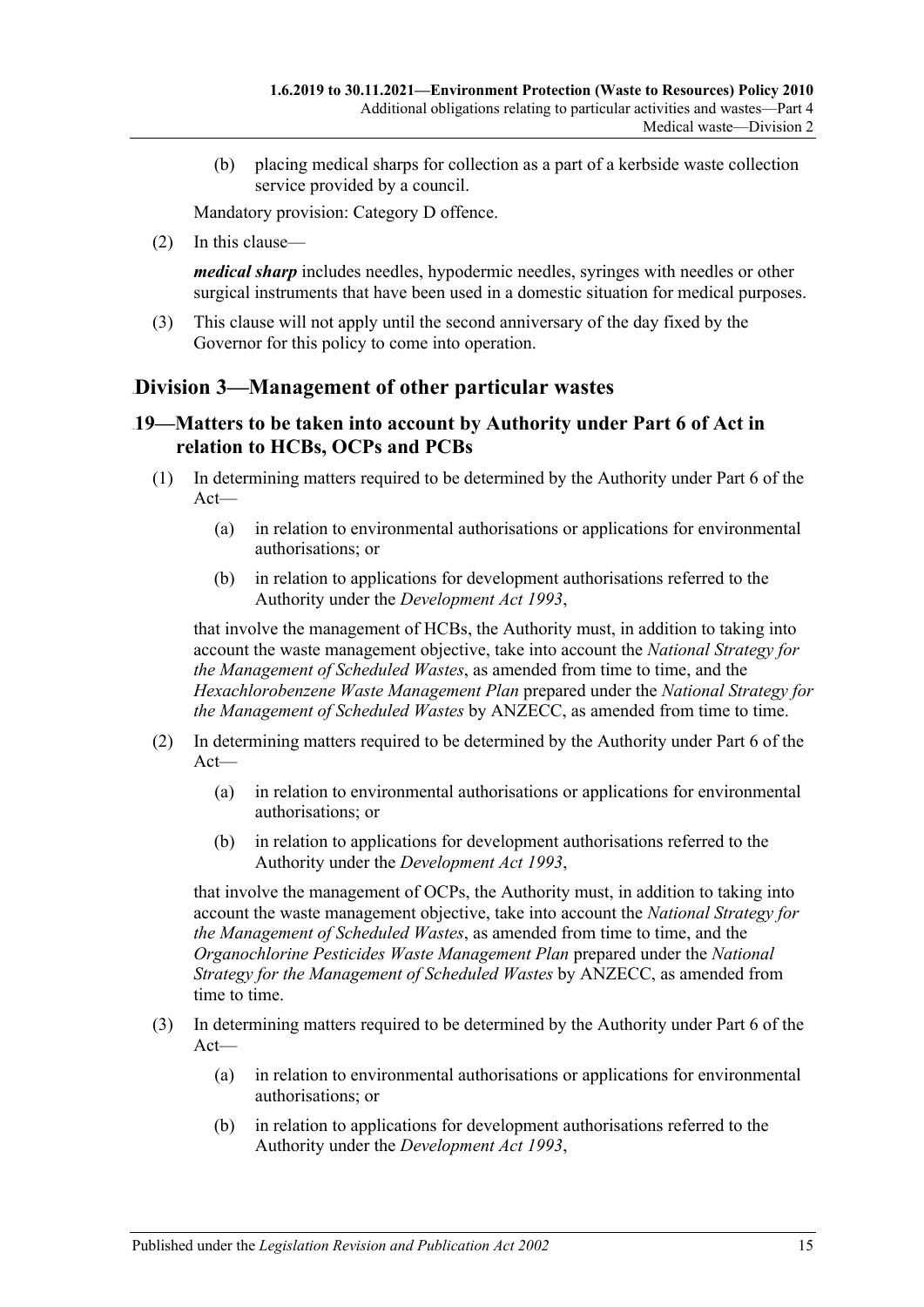that involve the management of PCBs, the Authority must, in addition to taking into account the waste management objective, take into account the *National Strategy for the Management of Scheduled Wastes*, as amended from time to time, and the *Polychlorinated Biphenyls Waste Management Plan* prepared under the *National Strategy for the Management of Scheduled Wastes* by ANZECC, as amended from time to time.

# <span id="page-15-0"></span>Part 5—Waste management codes of practice and general **environmental duty**

### <span id="page-15-4"></span><span id="page-15-1"></span>8B**20—Waste management codes of practice and general environmental duty**

- (1) For the purposes of section 25(3)(b) of the Act, compliance with a prescribed code of practice by a person to whom the code applies will satisfy the general environmental duty under section 25 of the Act in relation to pollution by waste of a kind to which the code applies.
- (2) For the purposes of [subclause](#page-15-4) (1), a prescribed code of practice is to be taken to include a requirement for compliance with—
	- (a) any other provision of this policy; and
	- (b) any provision of another environment protection policy or the regulations under the Act; and
	- (c) any condition of an environmental authorisation,

to the extent to which the provision or condition is applicable to an activity to which the prescribed code of practice applies.

(3) In this clause—

*prescribed code of practice* means a document declared to be a prescribed code of practice by [Schedule 5.](#page-20-0)

# <span id="page-15-2"></span>35B**Part 6—Design, construction and operational standards for depots, facilities or works**

## <span id="page-15-3"></span>9B**21—Matters to be taken into account by Authority in relation to landfill depots**

In determining matters required to be determined by the Authority—

- (a) under Part 6 of the Act in relation to environmental authorisations, or applications for environmental authorisations, that relate to landfill depots; or
- (b) under Part 6 of the Act in relation to applications for development authorisations referred to the Authority under the *[Development Act](http://www.legislation.sa.gov.au/index.aspx?action=legref&type=act&legtitle=Development%20Act%201993) 1993* that relate to landfill depots,

the Authority must, in addition to taking into account the waste management objective, take into account the *EPA Guidelines for Environmental Management of Landfill Facilities (Municipal Solid Waste and Commercial and Industrial General Waste)* 2007 prepared by the Authority, as amended from time to time.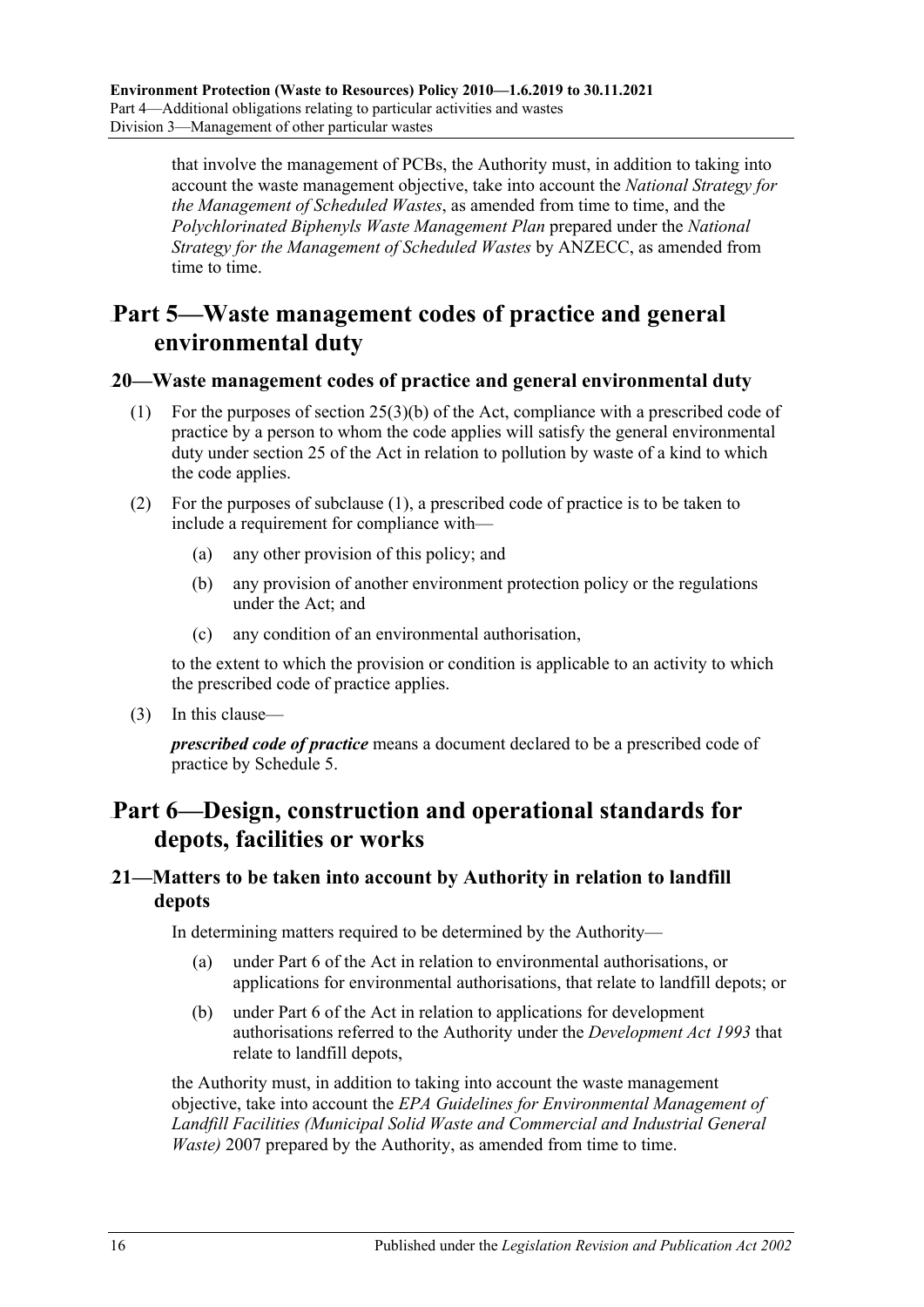## <span id="page-16-0"></span>10B**22—Matters to be taken into account by Authority in relation to material recovery facilities and beverage container collection depots and super collectors**

In determining matters required to be determined by the Authority—

- (a) under Part 6 of the Act in relation to environmental authorisations, or applications for environmental authorisations, that relate to material recovery facilities; or
- (b) under Part 6 of the Act in relation to applications for development authorisations referred to the Authority under the *[Development Act](http://www.legislation.sa.gov.au/index.aspx?action=legref&type=act&legtitle=Development%20Act%201993) 1993* that relate to material recovery facilities; or
- (c) under section 69 of the Act in relation to applications for approvals under that section,

the Authority must, in addition to taking into account the waste management objective, take into account the *Environmental Guidelines for Resource Recovery and Waste Transfer Depots* 2001 and the *Environmental Guidelines for Collection Depots* 2000 prepared by the Authority, as amended from time to time.

### <span id="page-16-1"></span>23—Matters to be taken into account by Authority in relation to transfer **stations**

In determining matters required to be determined by the Authority—

- (a) under Part 6 of the Act in relation to environmental authorisations, or applications for environmental authorisations, that relate to transfer stations; or
- (b) under Part 6 of the Act in relation to applications for development authorisations referred to the Authority under the *[Development Act](http://www.legislation.sa.gov.au/index.aspx?action=legref&type=act&legtitle=Development%20Act%201993) 1993* that relate to transfer stations,

the Authority must, in addition to taking into account the waste management objective, take into account the *Environmental Guidelines for Resource Recovery and Waste Transfer Depots* 2001 prepared by the Authority, as amended from time to time.

# <span id="page-16-2"></span>**Schedule 1—Waste to which policy does not apply**

For the purposes of [clause](#page-6-0) 6, this policy does not apply to the following waste:

(a) radioactive waste the management or disposal of which is regulated under the *[Radiation Protection and Control Act](http://www.legislation.sa.gov.au/index.aspx?action=legref&type=act&legtitle=Radiation%20Protection%20and%20Control%20Act%201982) 1982* or a law of the Commonwealth.

# <span id="page-16-3"></span>**Schedule 2—Specified areas for clause 11**

The following areas are specified for the purposes of clause 11 (Waste to be treated prior to disposal to landfill):

(a) Metropolitan Adelaide.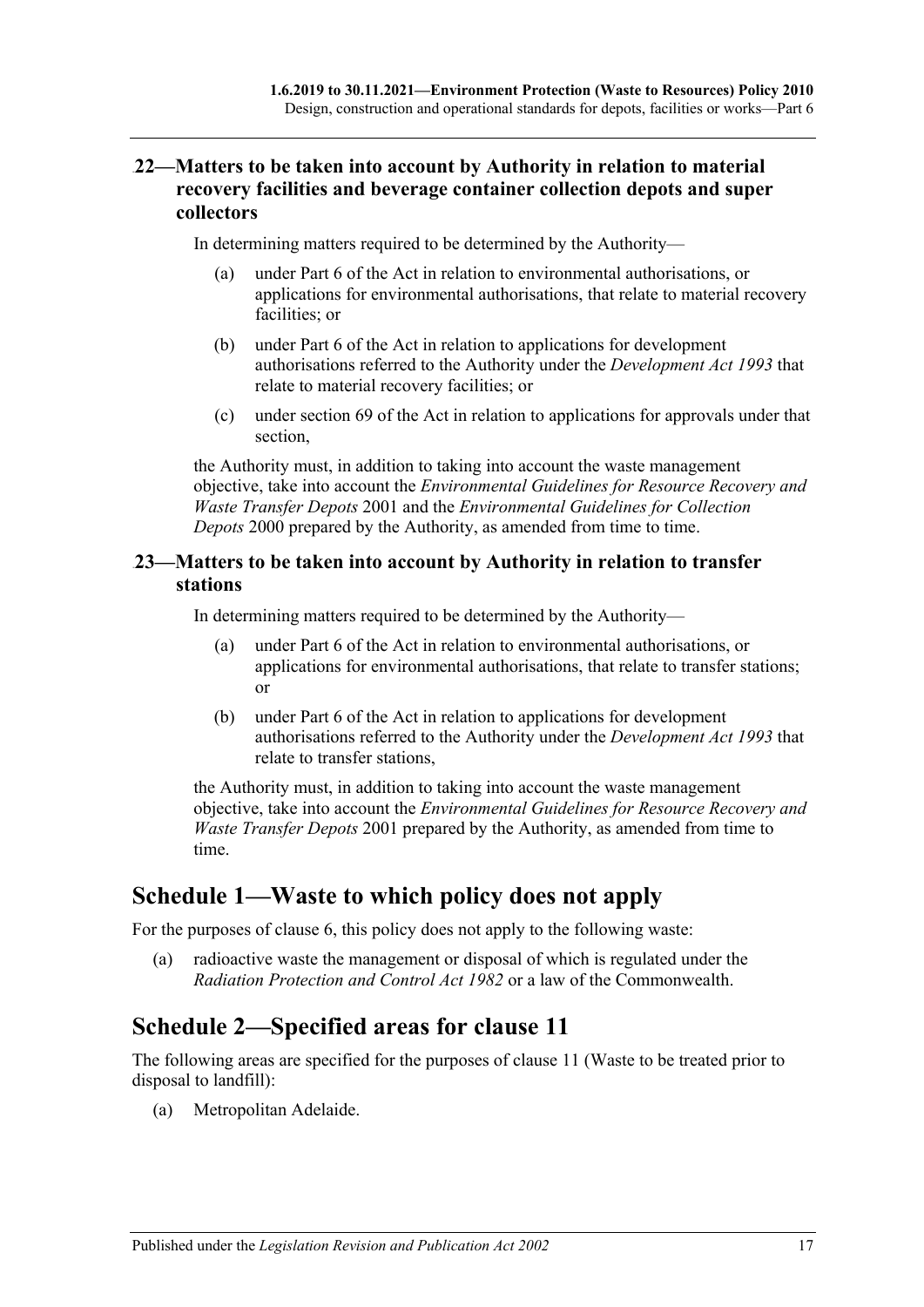# <span id="page-17-0"></span>**Schedule 3—Waste and other matter excluded from application of clause 11**

1 Waste or other matter of the following kinds is excluded from the application of clause 11 (Waste or other matter to be treated prior to disposal to landfill):

- (a) hazardous waste;
- (b) medical waste;
- (c) quarantine waste;
- (d) wastewater;
- (e) waste collected by a council by a kerbside waste collection service where the council also provides separate kerbside waste collection services for recyclable waste and vegetative matter;
- (ea) waste collected by the Adelaide Hills Council by a kerbside waste collection service in the prescribed areas of the Adelaide Hills Council, where the Council also provides a separate kerbside waste collection service for recyclable waste;
- (f) waste collected by a council through its street sweeping operations or through the emptying of rubbish bins located in public places;
- (g) waste or other matter that the operators of all licensed material recovery facilities, waste reprocessing facilities or composting works are not authorised under their licences to receive at the facilities or works;
- (h) waste that is required or authorised by an environmental authorisation to be disposed of to landfill without treatment or otherwise required or authorised by the Authority to be disposed of to landfill without treatment;
- (i) for the period until the third anniversary of the day fixed by the Governor for this policy to come into operation—domestic waste transported other than by a licensed waste transporter.
- 2 For the purposes of this Schedule, the following are prescribed areas of the Adelaide Hills Council:
	- (a) the Watershed (Primary Production) Zone;
	- (b) the Hills Face Zone;
	- (c) the Public Purpose Zone,

as defined in the relevant Development Plan under the *[Development Act](http://www.legislation.sa.gov.au/index.aspx?action=legref&type=act&legtitle=Development%20Act%201993) 1993*.

# <span id="page-17-1"></span>**Schedule 4—Prohibited landfill waste or matter**

<span id="page-17-2"></span>1 For the purposes of clause 12 (Disposal of prohibited landfill waste or matter), the waste or other matter identified below is prohibited landfill waste or matter for the specified area.

#### **Waste or other matter Area**

*Risk-based*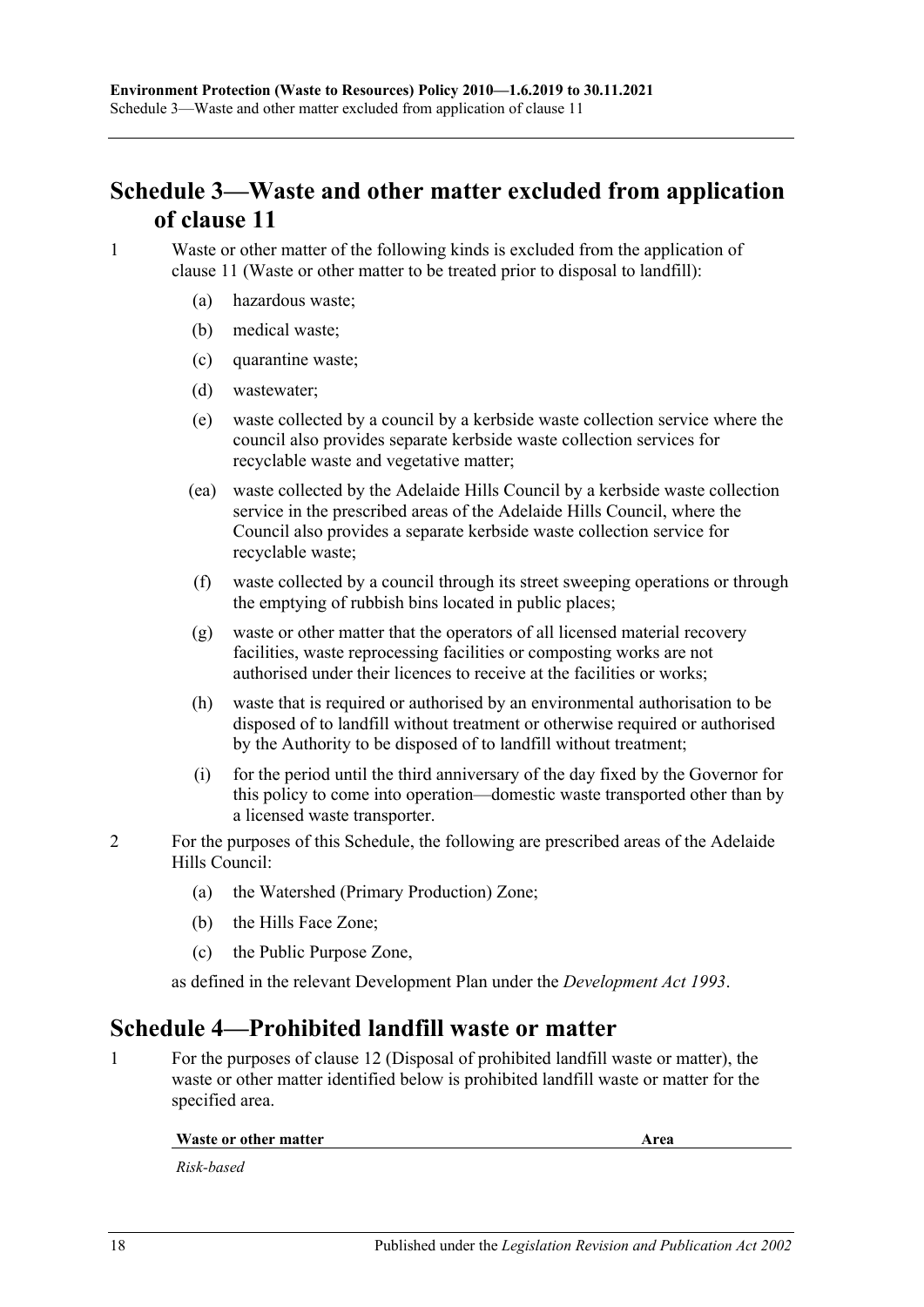| Waste or other matter | Area                                                                                                                                                                                                                                                                                                            |                               |  |  |  |
|-----------------------|-----------------------------------------------------------------------------------------------------------------------------------------------------------------------------------------------------------------------------------------------------------------------------------------------------------------|-------------------------------|--|--|--|
| (1)                   | Hazardous waste                                                                                                                                                                                                                                                                                                 | All of the State              |  |  |  |
| (2)                   | Lead acid batteries                                                                                                                                                                                                                                                                                             | All of the State              |  |  |  |
| (3)                   | Liquid waste                                                                                                                                                                                                                                                                                                    | All of the State              |  |  |  |
| (4)                   | Medical waste                                                                                                                                                                                                                                                                                                   | All of the State              |  |  |  |
| (5)                   | Oil                                                                                                                                                                                                                                                                                                             | All of the State              |  |  |  |
| (6)                   | Tyres—whole tyres other than earth mover tyres and tyres that<br>have been exposed to radioactive materials through mining<br>operations                                                                                                                                                                        | All of the State              |  |  |  |
| (7)                   | On and after the first anniversary of the day fixed by the Governor All of the State<br>for this policy to come into operation—vehicles                                                                                                                                                                         |                               |  |  |  |
|                       | Aggregated recoverable materials                                                                                                                                                                                                                                                                                |                               |  |  |  |
| (8)                   | Cardboard and paper waste aggregated for resource recovery<br>separately from other waste                                                                                                                                                                                                                       | All of the State              |  |  |  |
| (9)                   | Glass packaging aggregated for resource recovery (whether alone<br>or with other recyclables)                                                                                                                                                                                                                   | All of the State              |  |  |  |
| (10)                  | Metals—aluminium, copper, steel or iron or a blend or alloy of<br>any such metals aggregated for resource recovery (whether alone<br>or with other recyclables), other than metal products with<br>components of different metals that cannot be readily separated                                              | All of the State              |  |  |  |
| (11)                  | PET or HDPE plastic packaging aggregated for resource recovery<br>(whether alone or with other recyclables)                                                                                                                                                                                                     | All of the State              |  |  |  |
| (12)                  | Vegetative matter aggregated for resource recovery and collected<br>by a council by a kerbside waste collection service operated as a<br>separate collection service for such waste, other than such waste<br>collected from within a quarantine area declared under the Fruit<br>and Plant Protection Act 1992 | All of the State              |  |  |  |
| (13)                  | On and after the first anniversary of the day fixed by the Governor All of the State<br>for this policy to come into operation-PP or LDPE plastic<br>packaging aggregated for resource recovery (whether alone or with<br>other recyclables)                                                                    |                               |  |  |  |
| (14)                  | On and after the second anniversary of the day fixed by the<br>Governor for this policy to come into operation—PVC or PS<br>plastic packaging aggregated for resource recovery (whether alone<br>or with other recyclables)                                                                                     | All of the State              |  |  |  |
| Other                 |                                                                                                                                                                                                                                                                                                                 |                               |  |  |  |
| (15)                  | On and after the second anniversary of the day fixed by the<br>Governor for this policy to come into operation-fluorescent<br>lighting and any other lighting that contains mercury                                                                                                                             | Metropolitan Adelaide         |  |  |  |
| (16)                  | On and after the third anniversary of the day fixed by the Governor All of the State, other<br>for this policy to come into operation—fluorescent lighting and<br>any other lighting that contains mercury                                                                                                      | than Metropolitan<br>Adelaide |  |  |  |
| (17)                  | On and after the second anniversary of the day fixed by the<br>Governor for this policy to come into operation-computer<br>monitors and televisions, including components, subassemblies<br>and consumables that are part of the equipment when discarded                                                       | Metropolitan Adelaide         |  |  |  |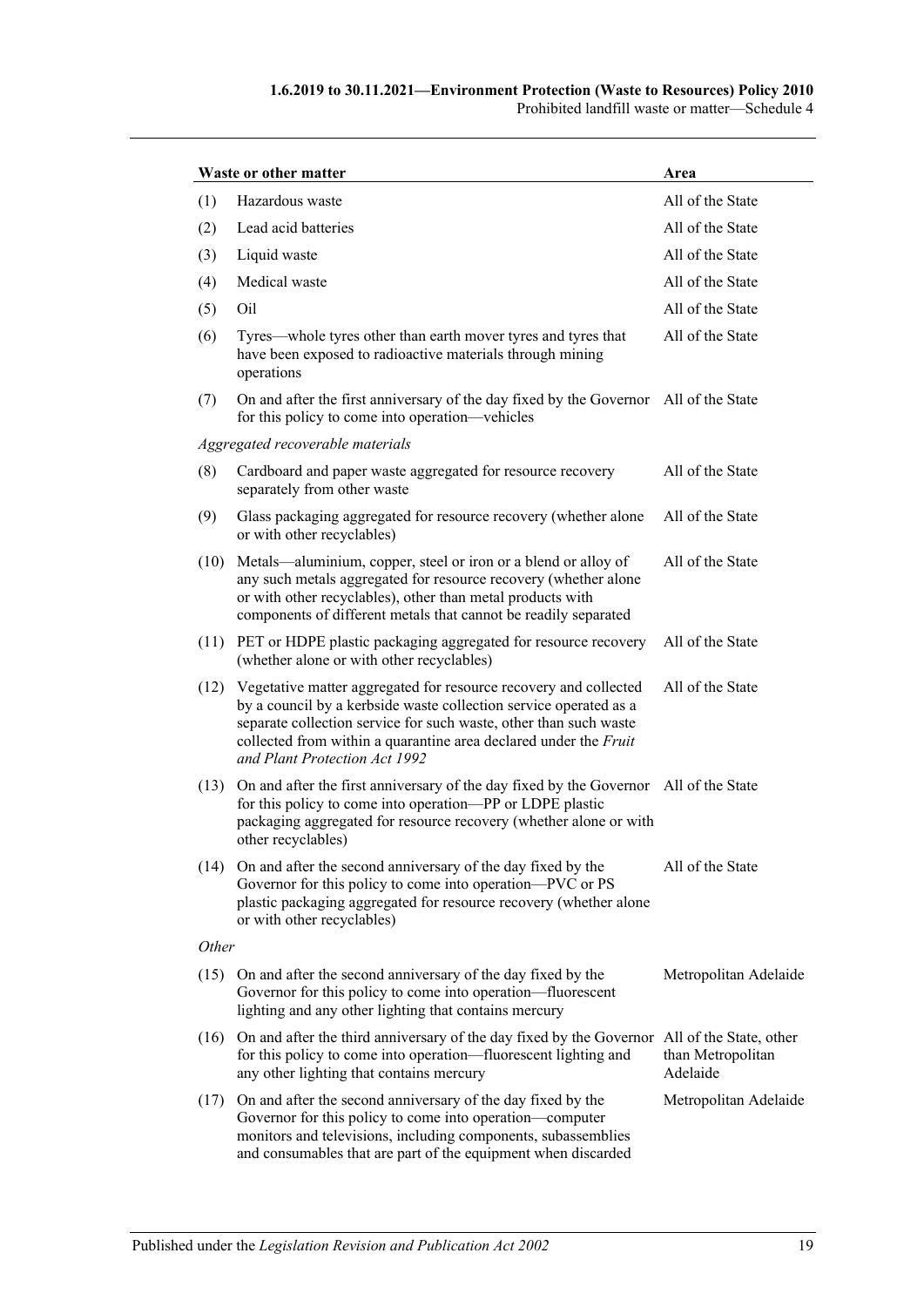Schedule 4—Prohibited landfill waste or matter

|      | Waste or other matter                                                                                                                                                                                                                                                            | Area                                                     |
|------|----------------------------------------------------------------------------------------------------------------------------------------------------------------------------------------------------------------------------------------------------------------------------------|----------------------------------------------------------|
| (18) | On and after the third anniversary of the day fixed by the Governor All of the State, other<br>for this policy to come into operation—computer monitors and<br>televisions, including components, subassemblies and<br>consumables that are part of the equipment when discarded | than Metropolitan<br>Adelaide                            |
| (19) | On and after the first anniversary of the day fixed by the Governor<br>for this policy to come into operation—white goods                                                                                                                                                        | Metropolitan Adelaide                                    |
| (20) | On and after the first anniversary of the day fixed by the Governor<br>for this policy to come into operation—white goods                                                                                                                                                        | All of the State, other<br>than Metropolitan<br>Adelaide |
| (21) | On and after the third anniversary of the day fixed by the Governor Metropolitan Adelaide<br>for this policy to come into operation—electrical or electronic<br>equipment not referred to above                                                                                  |                                                          |
| (22) | On and after the third anniversary of the day fixed by the Governor All of the State, other<br>for this policy to come into operation—electrical or electronic<br>equipment not referred to above                                                                                | than Metropolitan<br>Adelaide                            |
| (23) | On and after the second anniversary of the day fixed by the<br>Governor for this policy to come into operation—whole earth<br>mover tyres                                                                                                                                        | Metropolitan Adelaide                                    |
| (24) | On and after the second anniversary of the day fixed by the<br>Governor for this policy to come into operation—whole earth<br>mover tyres                                                                                                                                        | All of the State, other<br>than Metropolitan<br>Adelaide |

2 A reference in an item under [clause](#page-17-2) 1 of this Schedule to waste or matter that has been aggregated is a reference to such waste or matter that has been aggregated at any time or at any stage in any process associated with dealing with the waste or matter.

#### <span id="page-19-0"></span>3 (1) The Authority may—

- (a) by notice in the Gazette, suspend the operation of an item under [clause](#page-17-2) 1 of this Schedule (including an item that is expressed to come into operation on a particular anniversary of the commencement of this policy) until a day to be fixed by further notice in the Gazette (being a day, if the Authority so declares, that is not before the expiration of a period specified by the Authority in relation to the particular item);
- (b) in relation to any item the operation of which is suspended under [paragraph](#page-19-0) (a), by notice in the Gazette (after taking into account any declaration under that paragraph), fix a day on which the item will come into operation (and thus have effect for the purposes of this policy).
- (2) Subclause (1) does not limit the operation of [clause](#page-4-1) 5 of [Part 1](#page-1-0) of the policy.
- 4 In this Schedule—

*HDPE* means High Density Polyethylene (No. 2 Plastics Identification Code marking);

*LDPE* means Low Density Polyethylene (No. 4 Plastics Identification Code marking);

*PET* means Polyethylene Terephthalate (No. 1 Plastics Identification Code marking);

*PP* means Polypropylene (No. 5 Plastics Identification Code marking);

*PS* means Polystyrene (No. 6 Plastics Identification Code marking);

*PVC* means Polyvinyl Chloride (No. 3 Plastics Identification Code marking).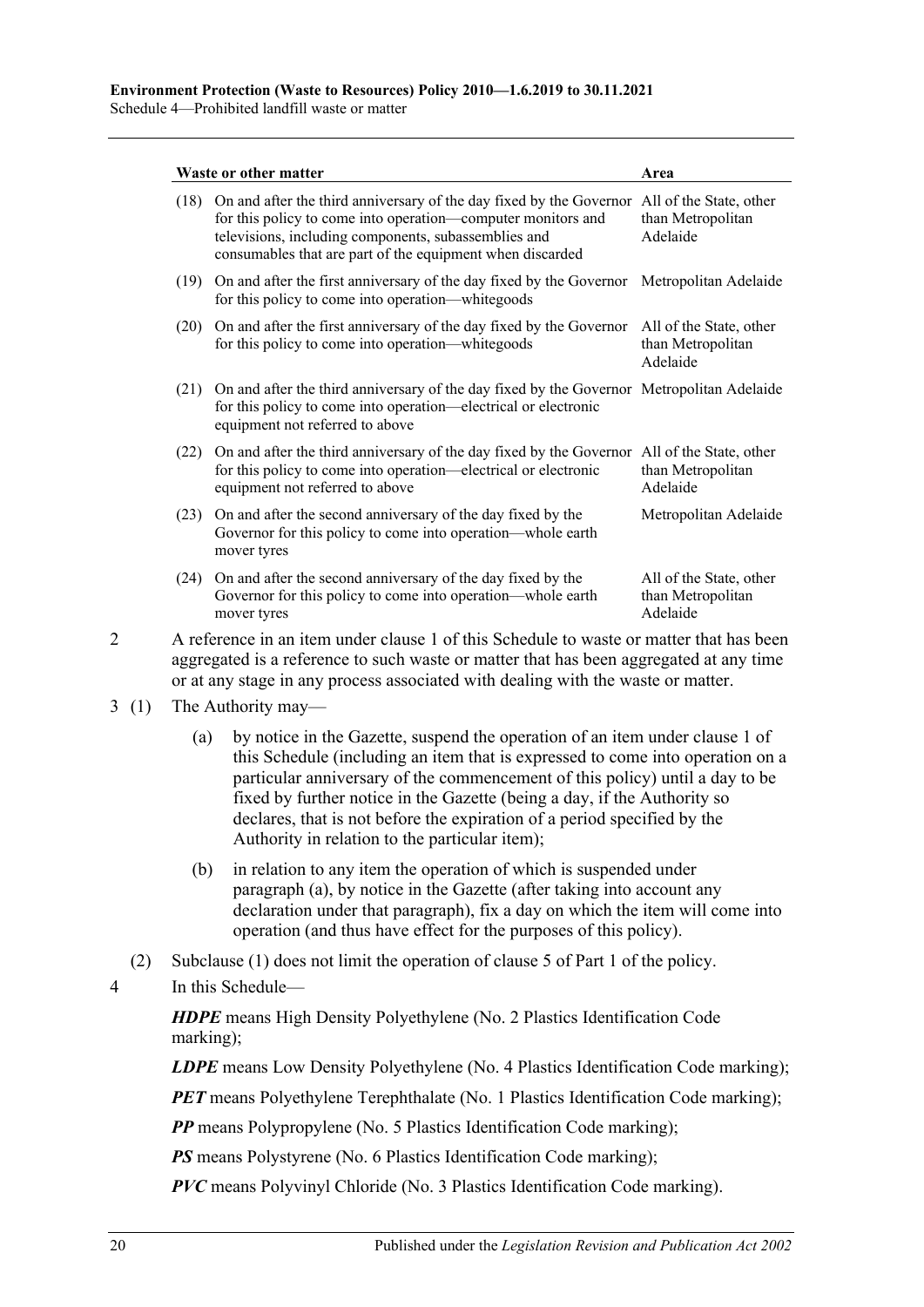# <span id="page-20-0"></span>**Schedule 5—Waste management codes of practice and general environmental duty**

For the purposes of [clause](#page-15-1) 20, the following are prescribed codes of practice:

(a) the *Industry Code of Practice for the Management of Clinical and Related Wastes, 5th edition, 2007* prepared by the Australian and New Zealand Clinical Waste Management Industry Group, as amended from time to time.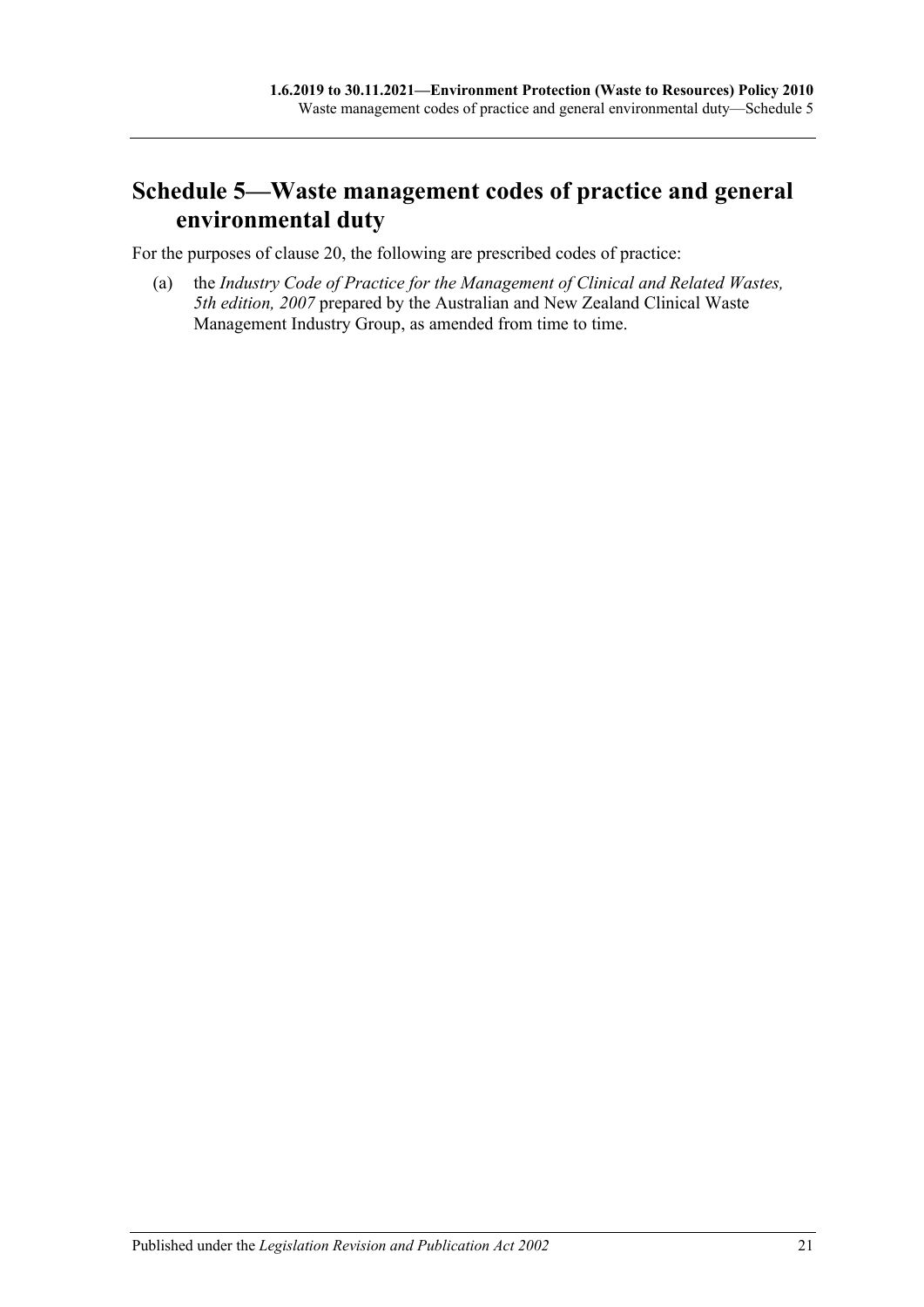# <span id="page-21-0"></span>**Legislative history**

## **Notes**

- Amendments of this version that are uncommenced are not incorporated into the text.
- Please note—References in the legislation to other legislation or instruments or to titles of bodies or offices are not automatically updated as part of the program for the revision and publication of legislation and therefore may be obsolete.
- Earlier versions of this policy (historical versions) are listed at the end of the legislative history.
- For further information relating to the Act and subordinate legislation made under the Act see the Index of South Australian Statutes or www.legislation.sa.gov.au.

# **Legislation revoked by principal policy**

The *Environment Protection (Waste to Resources) Policy 2010* revoked the following: *Environment Protection (Waste Management) Policy 1994*

# **Principal policy and amendments**

New entries appear in bold.

| Notice                      | Provision under<br>which notice is<br>made | Publication of policy in<br>Gazette | Commencement                                                                                                                                                                                            |
|-----------------------------|--------------------------------------------|-------------------------------------|---------------------------------------------------------------------------------------------------------------------------------------------------------------------------------------------------------|
| Gazette 18.2.2010 p795      | s28                                        | Gazette 18.2.2010 p796              | $1.9.2010$ : cl 2                                                                                                                                                                                       |
| Gazette 2.9.2010 p4692      | s <sub>32</sub>                            |                                     | $2.9.2010$ : cl 2                                                                                                                                                                                       |
| Gazette 24.11.2011<br>p4659 | s <sub>32</sub>                            |                                     | 24.11.2011: cl 2                                                                                                                                                                                        |
| Gazette 17.1.2019 p69       | s <sub>32</sub>                            |                                     | 1.6.2019 immediately after the<br>commencement of<br><b>Environment Protection</b><br>(Variation of Act, Schedule 1)<br>(Waste Reform)<br>Regulations 2019: cl 2                                        |
| Gazette 18.2.2021 p579      | s 32                                       |                                     | $1.12.2021$ : cl 2                                                                                                                                                                                      |
| Gazette 24.6.2021 p2401     | s <sub>32</sub>                            |                                     | 1.12.2021 immediately after<br>amendment effected by<br><b>Environment Protection (Waste</b><br>to Resources) Policy (Waste<br>Depot Levy) Amendment<br>Notice 2021 (Gazette 18.2.2021<br>$p579$ : cl 2 |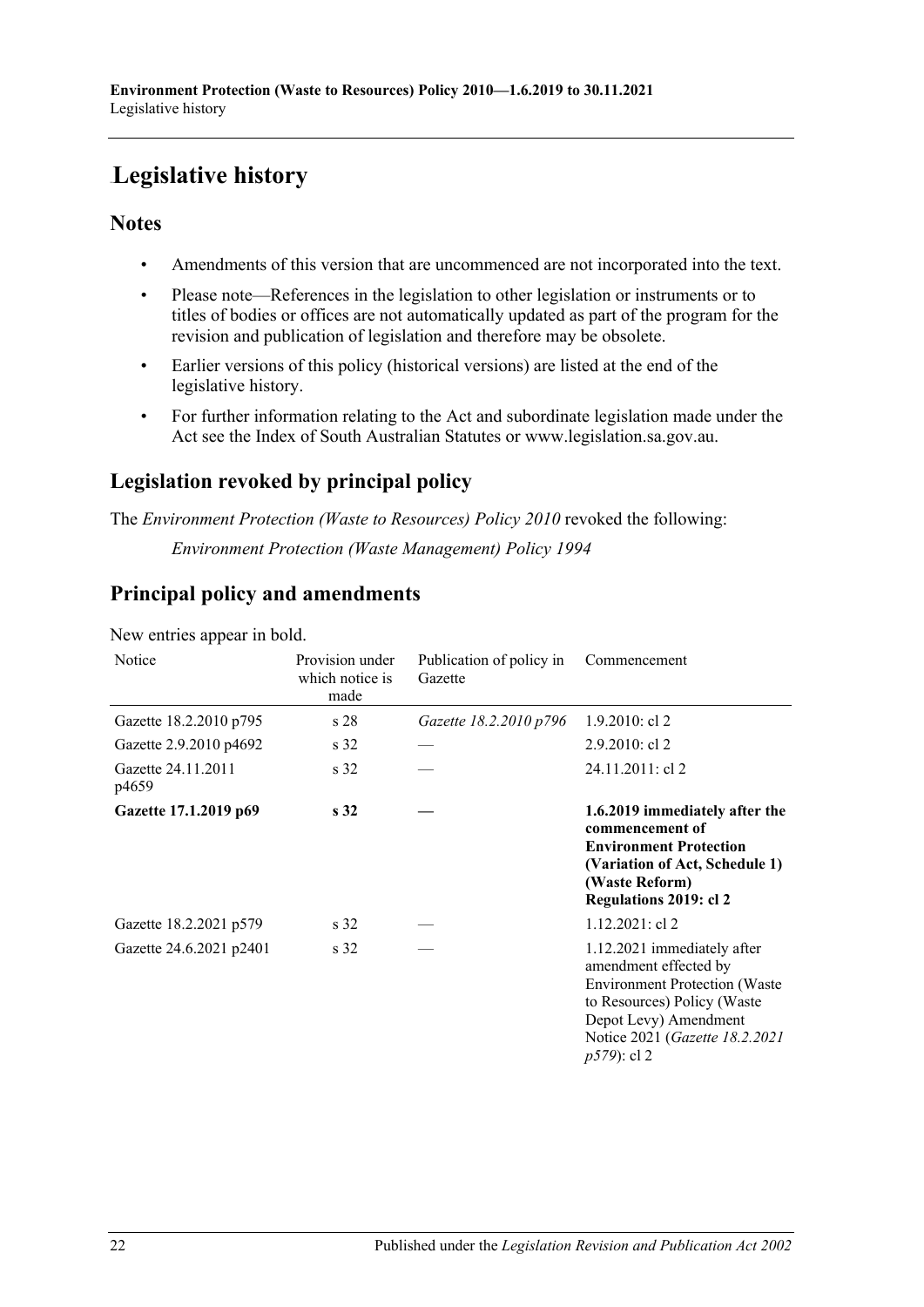# **Provisions amended**

New entries appear in bold.

Entries that relate to provisions that have been deleted appear in italics.

| Provision                                                                                                             | How varied                                                         | Commencement |
|-----------------------------------------------------------------------------------------------------------------------|--------------------------------------------------------------------|--------------|
| Pt 1                                                                                                                  |                                                                    |              |
| $cl$ 2                                                                                                                | omitted under the Legislation Revision and<br>Publication Act 2002 | 2.9.2010     |
| cl <sub>3</sub>                                                                                                       |                                                                    |              |
| cl $3(1)$                                                                                                             |                                                                    |              |
| appropriate<br>licensed material<br>recovery facility<br>or composting<br>depot                                       | deleted by 17.1.2019 p 69 cl 4(1)                                  | 1.6.2019     |
| appropriate<br>licensed material<br>recovery facility,<br>waste<br>reprocessing<br>facility or<br>composting<br>works | inserted by 17.1.2019 p 69 cl 4(1)                                 | 1.6.2019     |
| appropriate<br>licensed or<br>approved depot                                                                          | substituted by 17.1.2019 p 69 cl 4(1)                              | 1.6.2019     |
| composting depot                                                                                                      | deleted by 17.1.2019 p 69 cl $4(1)$                                | 1.6.2019     |
| composting<br>works                                                                                                   | inserted by 17.1.2019 p 69 cl 4(1)                                 | 1.6.2019     |
| depot                                                                                                                 | deleted by 17.1.2019 p 69 cl $4(1)$                                | 1.6.2019     |
| dispose                                                                                                               | substituted by 17.1.2019 p 69 cl 4(1)                              | 1.6.2019     |
| landfill depot                                                                                                        | substituted by 17.1.2019 p 69 cl 4(2)                              | 1.6.2019     |
| listed waste                                                                                                          | substituted by 17.1.2019 p 69 cl 4(3)                              | 1.6.2019     |
| facility                                                                                                              | material recovery substituted by 17.1.2019 p 69 cl 4(3)            | 1.6.2019     |
| medical sharp                                                                                                         | deleted by 17.1.2019 p 69 cl $4(3)$                                | 1.6.2019     |
| medical sharps                                                                                                        | inserted by 17.1.2019 p 69 cl 4(3)                                 | 1.6.2019     |
| medical waste                                                                                                         | substituted by 17.1.2019 p 69 cl 4(3)                              | 1.6.2019     |
| operator                                                                                                              | amended by 17.1.2019 p 69 cl 4(4)                                  | 1.6.2019     |
| preliminary<br>treatment                                                                                              | inserted by 17.1.2019 p 69 cl 4(5)                                 | 1.6.2019     |
| waste                                                                                                                 | prohibited landfill deleted by 17.1.2019 p 69 cl 4(6)              | 1.6.2019     |
| prohibited<br>landfill waste or<br>matter                                                                             | inserted by 17.1.2019 p 69 cl 4(6)                                 | 1.6.2019     |
| resource recovery                                                                                                     | deleted by 17.1.2019 p 69 cl 4(7)                                  | 1.6.2019     |
| transfer station                                                                                                      | amended by 17.1.2019 p 69 cl 4(8)                                  | 1.6.2019     |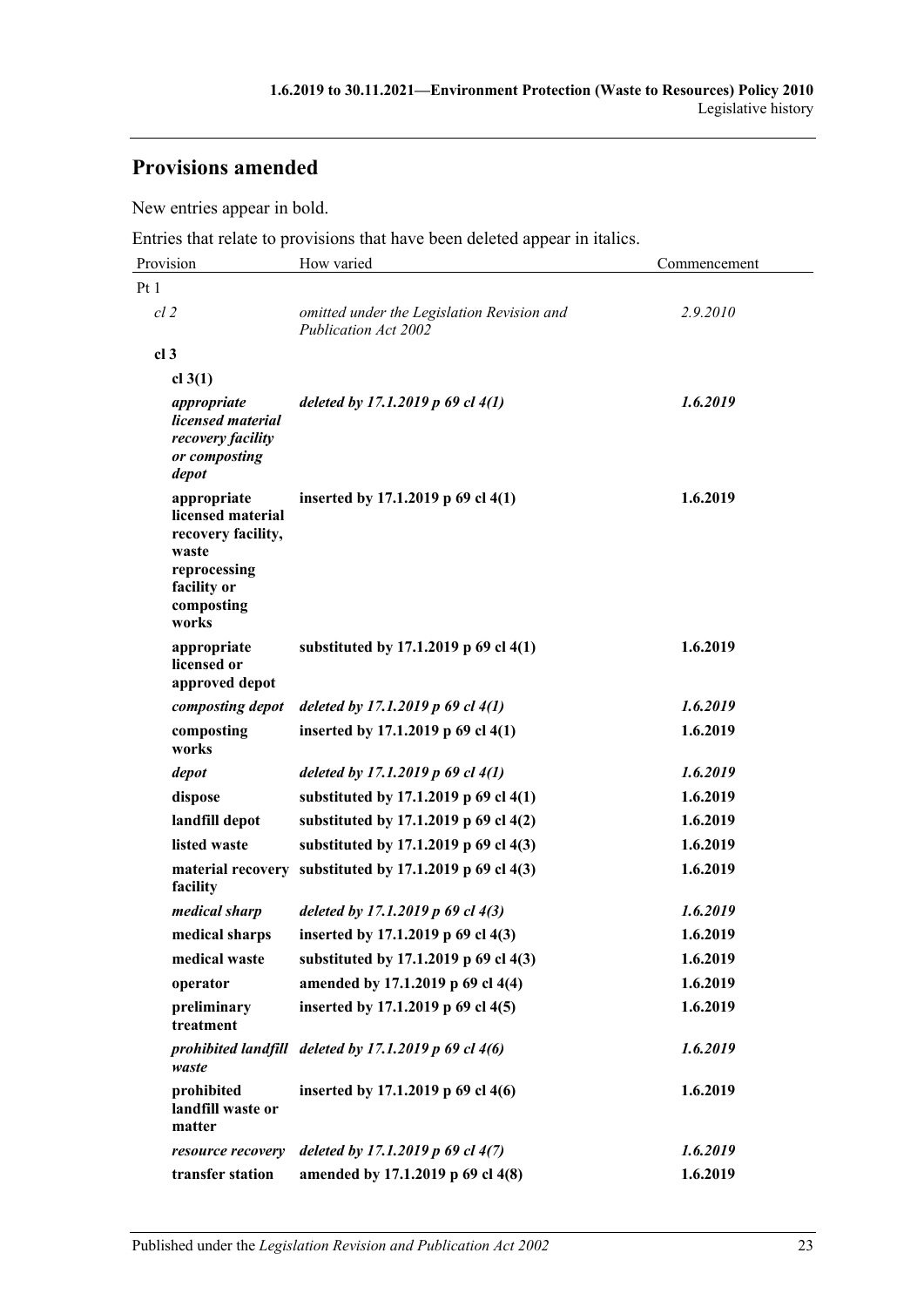#### **Environment Protection (Waste to Resources) Policy 2010—1.6.2019 to 30.11.2021** Legislative history

| waste<br>management<br>hierarchy  | deleted by 17.1.2019 p 69 cl 4(9)                                          | 1.6.2019   |
|-----------------------------------|----------------------------------------------------------------------------|------------|
| waste recovery<br>facility        | inserted by 17.1.2019 p 69 cl 4(10)                                        | 1.6.2019   |
| waste<br>reprocessing<br>facility | inserted by 17.1.2019 p 69 cl 4(10)                                        | 1.6.2019   |
|                                   | waste transporter substituted by 17.1.2019 p 69 cl 4(10)                   | 1.6.2019   |
| wastewater                        | substituted by 17.1.2019 p 69 cl 4(10)                                     | 1.6.2019   |
| $cl 3(2)$ —(4)                    | deleted by 17.1.2019 p 69 cl 4(11)                                         | 1.6.2019   |
| cl <sub>4</sub>                   | substituted by 17.1.2019 p 69 cl 5                                         | 1.6.2019   |
| cl <sub>5</sub>                   |                                                                            |            |
| cl $5(4)$                         | substituted by 17.1.2019 p 69 cl 6                                         | 1.6.2019   |
| Pt2                               |                                                                            |            |
| cl 7                              |                                                                            |            |
| cl $7(2)$                         | amended by 17.1.2019 p 69 cl 7                                             | 1.6.2019   |
| Pt3                               |                                                                            |            |
| Pt 3 Div 2                        |                                                                            |            |
| heading                           | amended by 17.1.2019 p 69 cl 8                                             | 1.6.2019   |
| cl <sub>11</sub>                  | substituted by 17.1.2019 p 69 cl 9                                         | 1.6.2019   |
| Pt 3 Div 3                        |                                                                            |            |
| heading                           | amended by 17.1.2019 p 69 cl 10                                            | 1.6.2019   |
| cl 12                             | substituted by 17.1.2019 p 69 cl 11                                        | 1.6.2019   |
| Pt 3 Div 4                        |                                                                            |            |
| cl 14                             | substituted by 17.1.2019 p 69 cl 12                                        | 1.6.2019   |
| Pt 4                              |                                                                            |            |
| cl <sub>16</sub>                  |                                                                            |            |
| cl $16(1)$                        | amended by 17.1.2019 p 69 cl 13                                            | 1.6.2019   |
| Pt 6                              |                                                                            |            |
| heading                           | amended by 17.1.2019 p 69 cl 14                                            | 1.6.2019   |
| Sch <sub>3</sub>                  |                                                                            |            |
| heading                           | amended by 17.1.2019 p 69 cl 15                                            | 1.6.2019   |
| cl <sub>1</sub>                   | Sch 3 amended and redesignated as cl 1 by<br>24.11.2011 p4659 cl 4(1), (2) | 24.11.2011 |
|                                   | amended by 17.1.2019 p 69 cl 16(1), (2)                                    | 1.6.2019   |
| cl 2                              | inserted by 24.11.2011 p4659 cl 4(2)                                       | 24.11.2011 |
| Sch 4                             |                                                                            |            |
| heading                           | amended by 17.1.2019 p 69 cl 17                                            | 1.6.2019   |
| cl <sub>1</sub>                   | amended by 17.1.2019 p 69 cl 18(1), (2)                                    | 1.6.2019   |
| cl <sub>2</sub>                   | substituted by 17.1.2019 p 69 cl 18(3)                                     | 1.6.2019   |
| cl <sub>4</sub>                   |                                                                            |            |
| <b>PS</b>                         | amended by 2.9.2010 p4692 cl 4                                             | 2.9.2010   |
| Sch 6                             | omitted under the Legislation Revision and<br>Publication Act 2002         | 2.9.2010   |